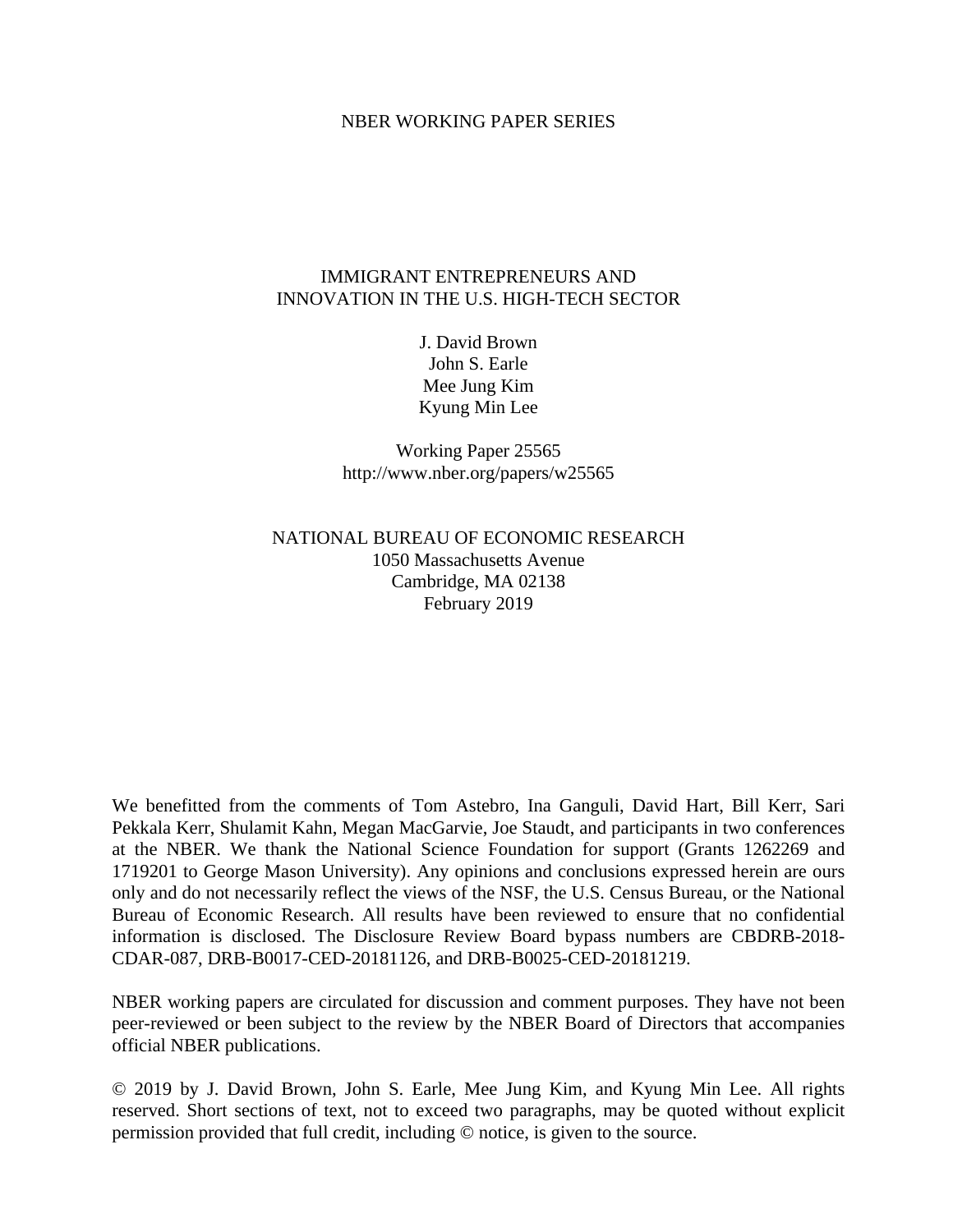Immigrant Entrepreneurs and Innovation in the U.S. High-Tech Sector J. David Brown, John S. Earle, Mee Jung Kim, and Kyung Min Lee NBER Working Paper No. 25565 February 2019 JEL No. F22,F61,F66,J15,J6,L26,O3,O31

### **ABSTRACT**

We estimate differences in innovation behavior between foreign versus U.S.-born entrepreneurs in high-tech industries. Our data come from the Annual Survey of Entrepreneurs, a random sample of firms with detailed information on owner characteristics and innovation activities. We find uniformly higher rates of innovation in immigrant-owned firms for 15 of 16 different innovation measures; the only exception is for copyright/trademark. The immigrant advantage holds for older firms as well as for recent start-ups and for every level of the entrepreneur's education. The size of the estimated immigrant-native differences in product and process innovation activities rises with detailed controls for demographic and human capital characteristics but falls for R&D and patenting. Controlling for finance, motivations, and industry reduces all coefficients, but for most measures and specifications immigrants are estimated to have a sizable advantage in innovation.

J. David Brown U.S. Bureau of the Census 4600 Silver Hill Road Washington, DC 20233 j.david.brown@census.gov

John S. Earle George Mason University Schar School of Policy and Government 3351 Fairfax Drive, MS 3B1 Arlington VA 22201 earle@gmu.edu

Mee Jung Kim George Mason University Schar School of Policy and Government 3351 Fairfax Drive Arlington VA 22201 mkim42@gmu.edu

Kyung Min Lee George Mason University Schar School of Policy and Government Founders Hall 3351 Fairfax Drive Arlington, VA 22201 klee17@gmu.edu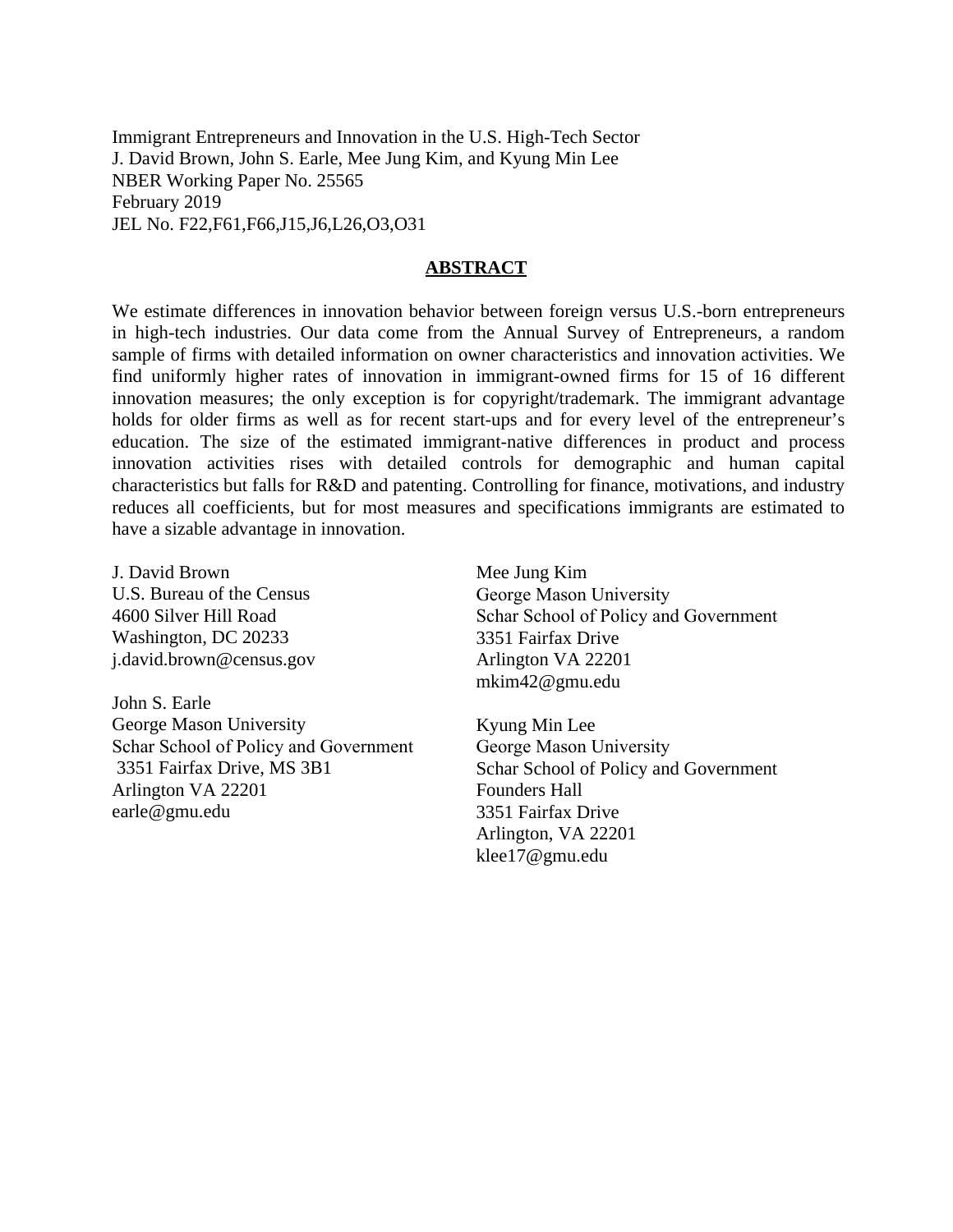### **1. Introduction**

 $\overline{a}$ 

How much do immigrants contribute to innovation? Popular accounts of U.S. science, engineering, and high-tech business creation tend to cast immigrants in a starring role, and anecdotes on exceptional immigrants are easy to find, but systematic evidence is rare. A number of studies have examined immigrants as individual inventors, as employees of high-tech firms, and as scientists, engineers, and self-employed (e.g., Wadhwa et al. 2007a and 2007b, Kerr and Lincoln 2010, Hunt  $2011$ ).<sup>1</sup>

However, there have been few studies of immigrant entrepreneurs, and most of those focus on firm size and growth.<sup>2</sup> Only Hart and Acs (2010) examine innovation measures – research and development and patenting – at the firm-level, using a survey of 1,300 "high impact" high-tech companies.<sup>3</sup> They report little difference between firms with and without immigrant founders, but they consider a sample of firms already at the right tail of the firm performance distribution. Such data do not permit research to draw any inferences on the relative innovativeness of typical hightech businesses owned by immigrants and natives, which is the question we address in this paper.

This paper aims to contribute to understanding the innovation impact of immigrant entrepreneurship on the U.S. high-tech sector using a much larger and richer data set than those heretofore available. We analyze the Annual Survey of Entrepreneurs (ASE), a new database from the U.S. Census Bureau covering about 11,000 owners of 7,400 high-tech employer businesses based on a random sample of all nonfarm businesses. Like the well-known Surveys of Business

<sup>&</sup>lt;sup>1</sup> Other contributions to these topics include Stephan and Levin (2001), Peri (2007), Hunt and Gauthier-Loiselle (2010), and Kerr (2013).

<sup>&</sup>lt;sup>2</sup> As far as we can determine, the only studies of job creation by immigrant entrepreneurs using broad, representative samples are Fairlie and Lofstrom (2014) and Kerr and Kerr (2017, 2018). Brown et al. (2018) analyze immigrant status among other founder characteristics in a study of high-growth entrepreneurship. Our focus on innovation outcomes is different, but we build on this work and provide some comparisons with our approach below. A few other studies focus on particular industries, regions, or immigrant ethnicities.

<sup>3</sup> Saxenian (2002) and Wadhwa et al. (2007a) examine immigrants as owners but do not measure innovation at their firms.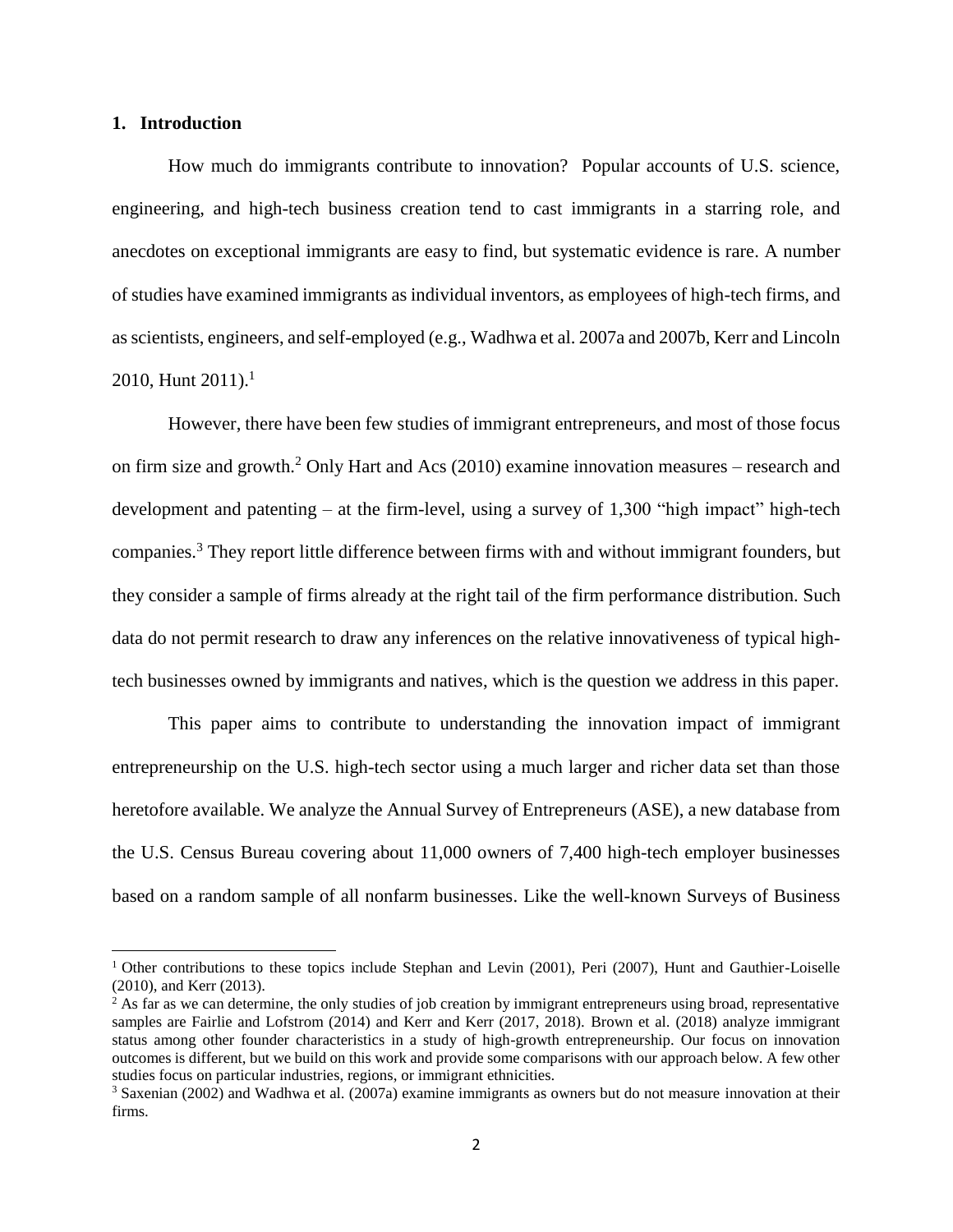Owners (SBO), the ASE questionnaire contains detailed information on the four largest owners and some characteristics of the business, which provide us with control variables for measuring immigrant-native differences conditional on other characteristics including demographics, human capital, and ownership team. Unlike the SBO, however, and crucially for this paper, the ASE includes many innovation measures that form the outcome variables in our study, including reported innovation activities in both products and processes, research and development, trademarks, and patents.<sup>4</sup>

The ASE also contains a number of variables that permit more disaggregated analysis. Data on race/ethnicity permit some examination of immigrant country of origin. Data on educational attainment allow us to estimate separately by education group. We are also able to examine immigrant-native differences in the roles played by a number of factors that may be jointly determined with innovation outcomes, including ownership motivations, start-up capital, and choice of industry. For all of these variables, we are interested both in characterizing immigrant relative to native entrepreneurs and in measuring how they influence or mediate the immigrantnative entrepreneur differences in innovation performance.

The subject of our study lies at the intersection of several large areas of research. To start with, there is a voluminous literature on the economic effects of immigrants. Most of this research focuses on the consequences of immigration for native worker wages and treats immigrants as a qualitatively similar factor of production, so that immigration represents a labor supply shock to a particular region or education-experience group (e.g., Card 1990, 2001; Borjas and Doran 2015; Borjas and Monras 2017; Ottaviano and Peri 2012; Peri 2012, 2015). Other immigration research

 $\overline{a}$ 

<sup>4</sup> The random sampling for the ASE contrasts with the usual approach in "innovation surveys," including the Business Research and Development and Innovation Survey (BRDIS) in the U.S., where the sample is principally based on firms known or expected to be carrying out R&D.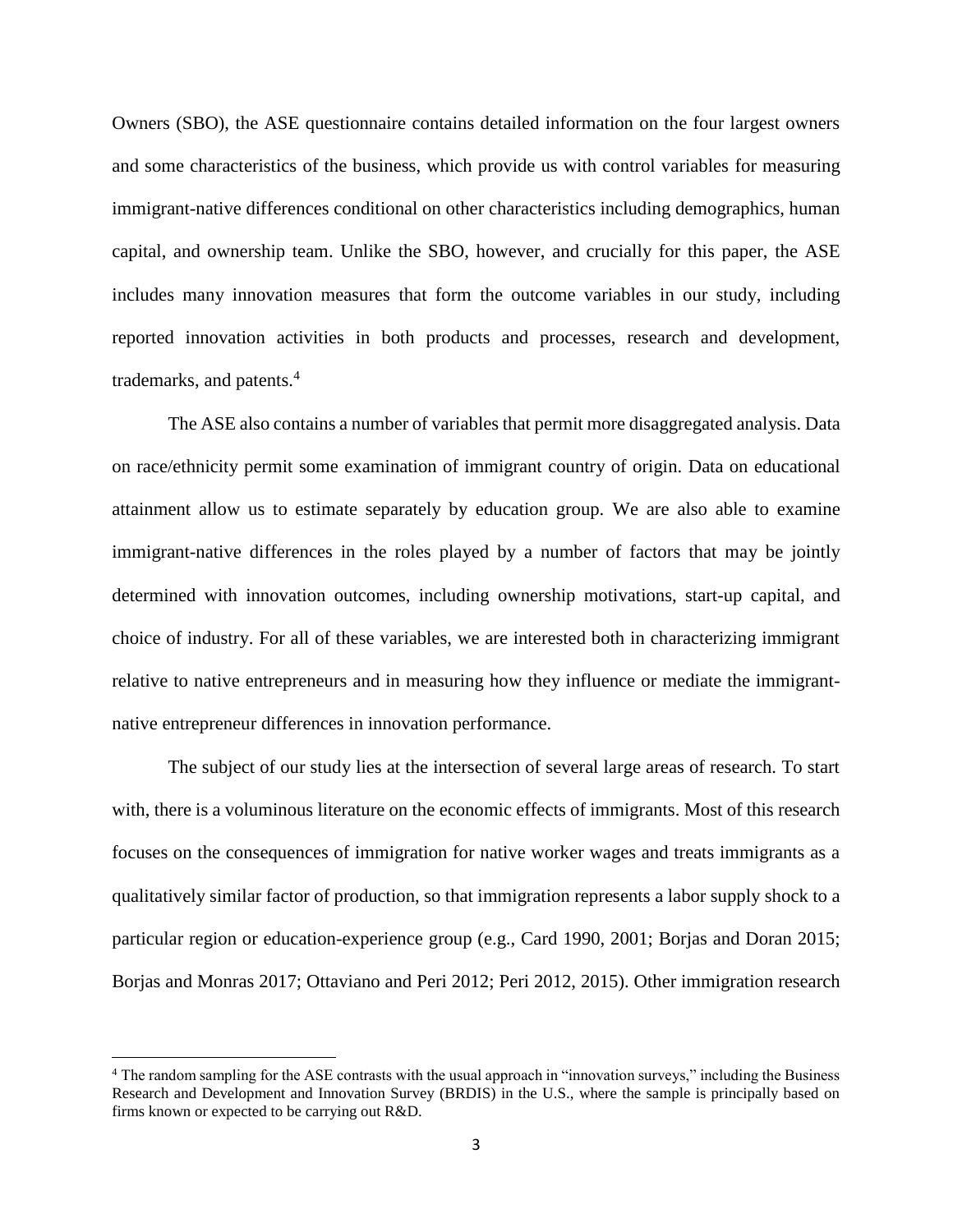focuses on the disadvantage faced by immigrants in U.S. labor markets and the extent and pace of immigrant-native convergence in wages, or "assimilation" (Borjas 1985, 2015; Chiswick, Lee, and Miller 2005; Chiswick 2009). Some studies of immigrants consider the possibility that immigrants have certain advantages and document higher rates of science, technology, engineering, and mathematics (STEM) workforce participation, patents, publication citations, and Nobel Prize winners among immigrants (Kerr and Lincoln 2010, Stephan and Levin 2001, Hunt and Gauthier-Loiselle 2010).

Yet much innovation takes place within firms, and our study relates to research on firmlevel Research and Development (R&D), patenting, and other aspects of innovation. As is widely recognized, however, R&D and patents both have limitations as measures of innovation, much of which takes place without formal R&D or patenting. Some surveys, including the Community Innovation Surveys (CIS) in Europe and the Business Research and Development and Innovation Survey (BRDIS) in the U.S., attempt to fill this gap with qualitative questions on product and process innovations (Mairesse and Mohnen 2010). These surveys have documented the incidence of such activities and demonstrated their correlation with productivity (e.g., Griffith et al. 2006, Parisi et al. 2006, Hall 2011). But the data in these studies are usually based on small samples (for example, only 5,000 receive the full questionnaire for the BRDIS) that are non-randomly selected to focus on firms with known R&D activity. Still more importantly for our purposes, they contain no information on the firm's founders or owners.

Such characteristics have been extensively analyzed in the literature on self-employment determinants, including immigration status (e.g., Fairlie and Lofstrom 2014). But they are seldom measured for owners of firms, as distinguished from own-account (employee-less self-employed)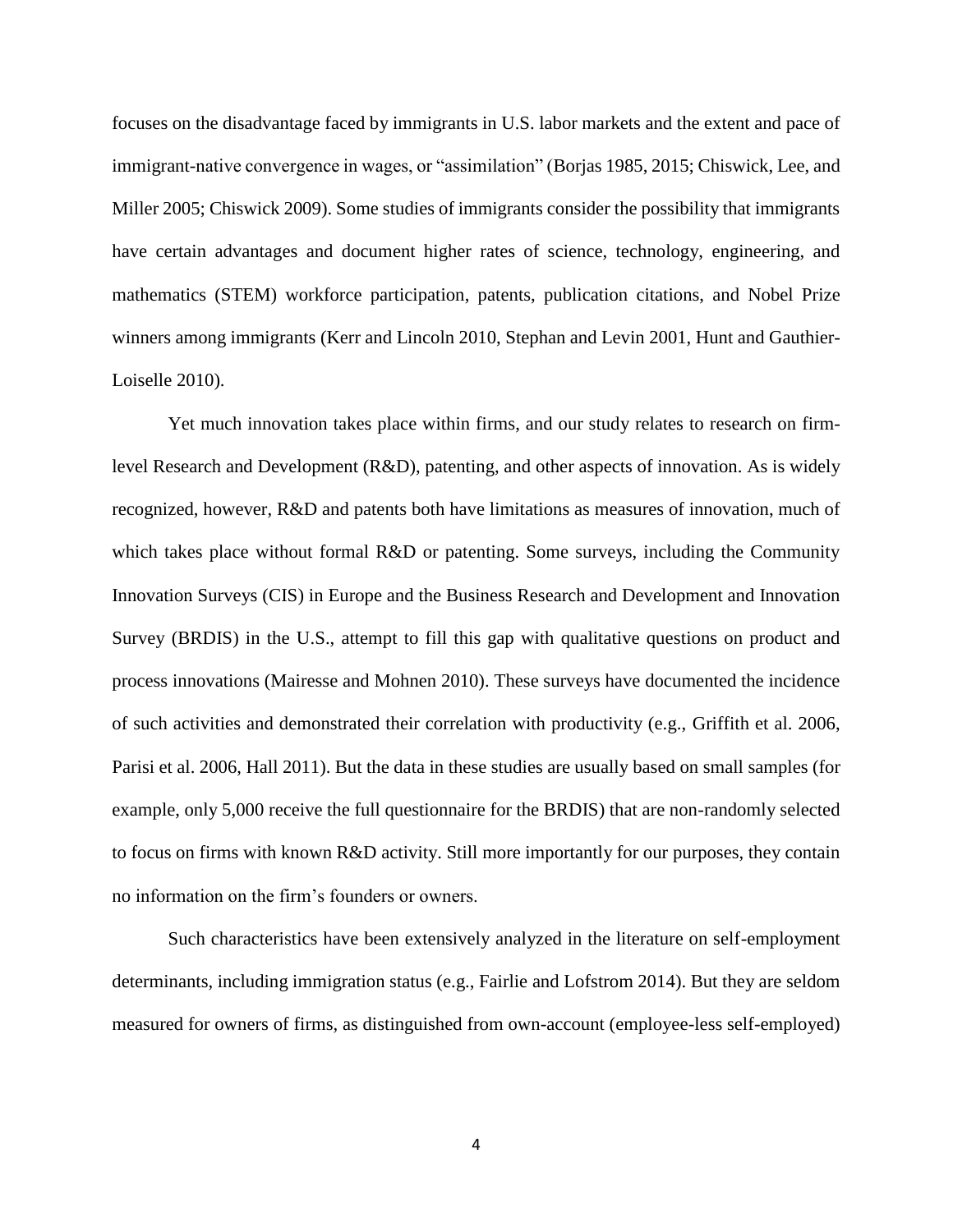workers. And a rich set of owner-founder characteristics has never before been linked to the kind of innovation measures that have become common in firm-level studies.

We find uniformly higher rates of innovation in immigrant-owned firms for 15 of 16 different measures. In most but not all cases the differences are statistically significant, and in most cases they survive detailed controls for other demographic and human capital characteristics of the entrepreneurs, as well as the size and family composition of teams. In many cases, they also remain significant in specifications controlling for start-up finance, motivations, and industry. The immigrant-native difference holds for both recent start-ups and older firms and at all levels of the entrepreneur's education. The main exception is owning a copyright or trademark, the most marketing-related activities measured here. Otherwise, the data imply a robust immigrant advantage in innovation.

The rest of the paper is organized as follows. Section 2 describes the data, and Section 3 the methods. Section 4 contains results, and Section 5 concludes.

## **2. Data**

We exploit new confidential microdata from the Census Bureau's 2014 Annual Survey of Entrepreneurs (ASE). The ASE is an annual survey that supplements the Survey of Business Owners (SBO), conducted every five years, providing detailed demographic characteristics on business owners and their motivations to start a business, as well as economic characteristics of their firms. Of particular importance for this paper, it includes a rich set of innovation measures, which are the main outcome variables in our study.

The ASE sample contains non-farm businesses with at least one paid employee and receipts of \$1,000 or more. Using the Census Business Register (BR) as the sampling frame, the ASE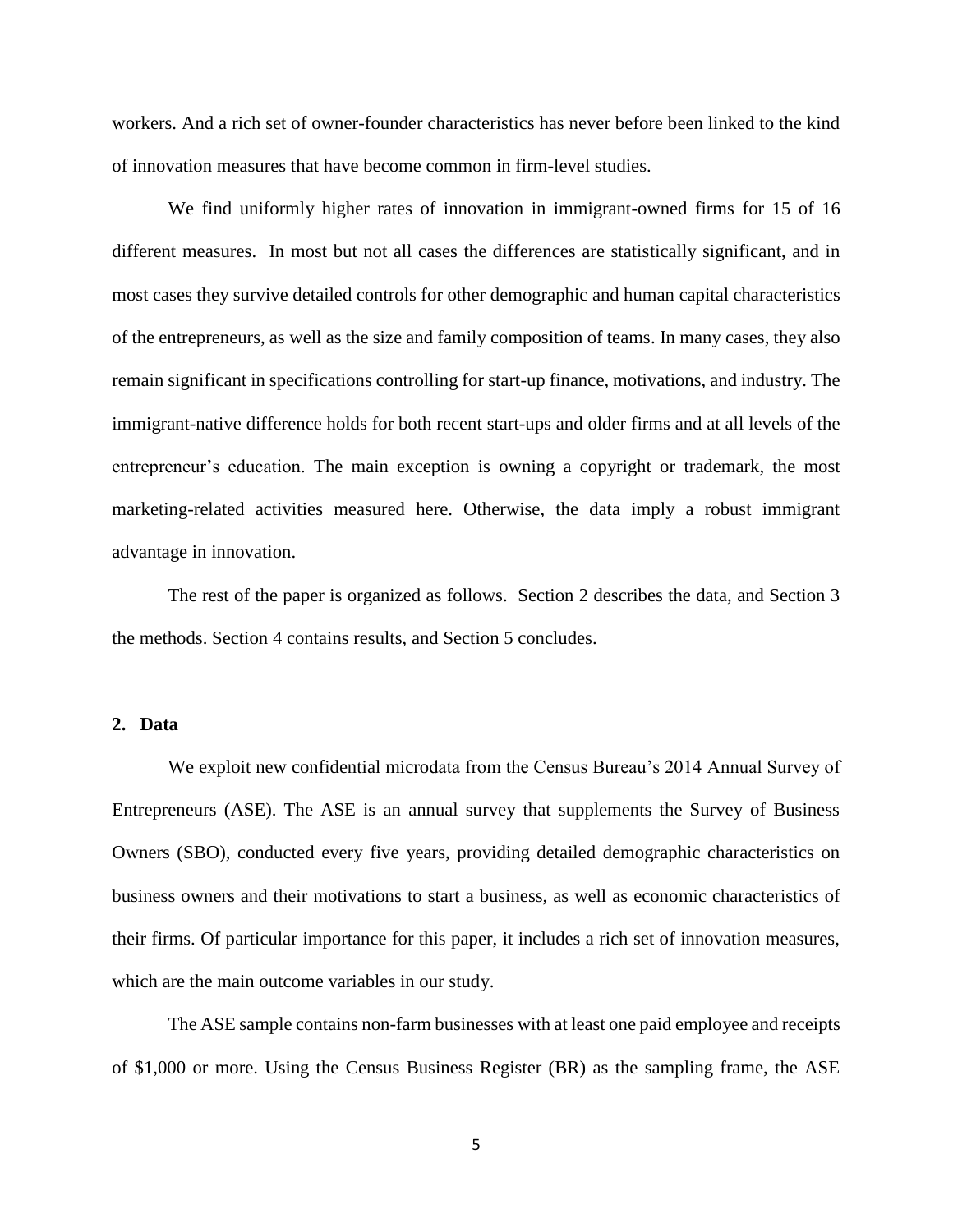sample is stratified by the 50 most populous Metropolitan Statistical Areas (MSAs), state, and the firm's number of years in business.<sup>5</sup> The ASE sample is randomly selected, except for large companies in each stratum, which are selected with certainty based on volume of sales, payroll, or number of paid employees. The initial 2014 ASE sample was about 290,000 employer firms, and the response rate was 74 percent.

For this paper, we restrict the full ASE sample to firms in the high-tech sector as defined by the share of Science, Technology, Engineering, and Mathematics (STEM) employment in the industry.<sup>6</sup> This represents about 5.31 percent of firm-owner observations in the ASE. We also exclude businesses where no individual owns at least 10 percent of the equity, because detailed owner information is not provided for such businesses. We drop owners who choose the same answers for every motivation question (all very important, all somewhat important, or all not important), because those answering patterns may not reflect the true intensity for each question, as well as firm-owner observations that have missing values for any of the variables used in the regressions. Our final sample consists of about 11,000 owners of 7,400 firms. We weight each owner by their ownership equity share, adjusting them to sum up to one within each firm, and we weight each firm by ASE survey weights to make the sample representative for the U.S. economy.

Our main variable of interest is an indicator for whether the owner is an immigrant, defined in the ASE as a noncitizen at birth.<sup>7</sup> As we examine the differences in the propensity to innovate between immigrant and native owners, we control for various other owner and firm characteristics. The owner demographic characteristics consist of gender, age, race and ethnicity, type of education,

 $\overline{a}$ 

<sup>5</sup> See Foster and Norman (2016) for further details about the ASE.

<sup>6</sup> We define high-tech sector based on the share of STEM employment in the industry, using Bureau of Labor Statistics data; for the exact definition, see Goldschlag and Miranda (2016, p. 58).

<sup>7</sup> This definition reflects a change in practice relative to previous surveys such as the SBO which asked about birthplace (whether in the U.S.). The difference is in people who were born outside the U.S. but as citizens (i.e., because at least one parent was a citizen at the time). We nonetheless retain the conventional labels "immigrant" and "native" in our analysis.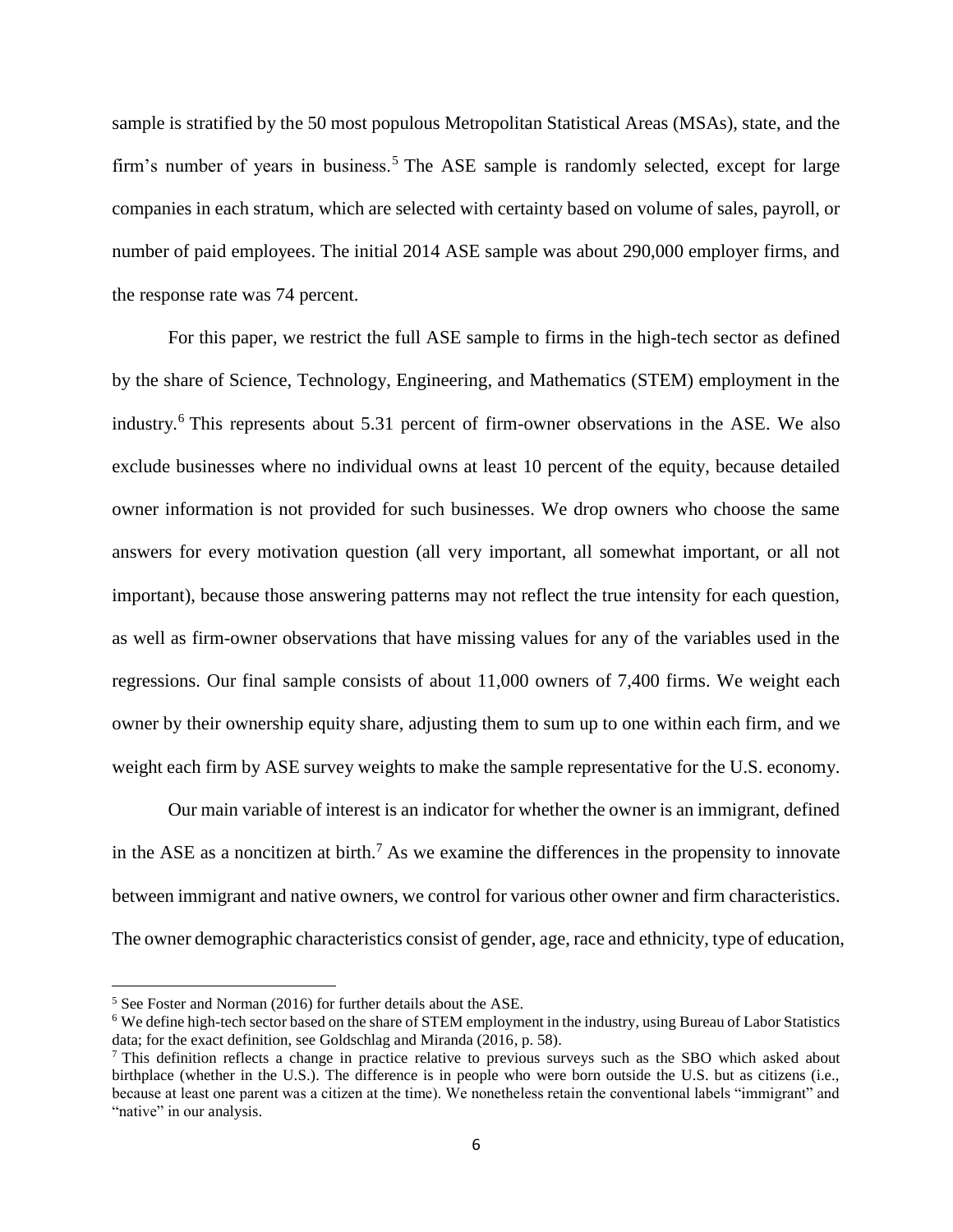prior business experience, and veteran status. We also include the relationships among business owners in firms with multiple owners, whether they are couple-owned, non-couple family-owned, or multi-generation. Variable construction is similar to the procedures in Brown et al. (2018).

The ASE asks about nine different motivations for owning the business, including 1) "Best avenue for my ideas/goods/services" (*Ideas*); 2) "Opportunity for greater income/wanted to build wealth" (*Income*); 3) "Couldn't find a job/unable to find employment" (*No Job*); 4) "Wanted to be my own boss" (*Own Boss*); 5) "Working for someone else didn't appeal to me" (*Work for Self*); 6) "Always wanted to start my own business" (*Always Wanted*); 7) "An entrepreneurial friend or family member was a role model" (*Role Model*); 8) "Flexible hours" (*Flexible Hours*); and 9) "Balance work and family" (*Balance Family*). These questions ask how important the reason is: not important, somewhat important, or very important. In the descriptive statistics, we collapse the variables for a particular motivation into a single variable equaling 0 if not important, 1 if somewhat important, and 2 if very important, while in the regressions we include separate dummies for somewhat important and very important for each motivation.

In some specifications we also use amount of start-up capital and 4-digit NAICS industries as controls. Amount of finance used to start or initially acquire the business includes all sources: savings, other assets, and borrowed funds. Finance is expressed as ten categorical variables from less than \$5,000 to \$3 million or more, as well as "none needed" and "don't know".

Descriptive statistics for owner and firm characteristics are provided in Table 1. Almost 20 percent of owners of high-tech firms are immigrants, which is a bit higher than the shares of immigrants in the general population, at about 16 percent, and in self-employment, about 19 percent, based on our calculations from the 2014 Current Population Survey. The 20 percent of owners within high-tech is also higher than the 16 percent of immigrant owners in the full ASE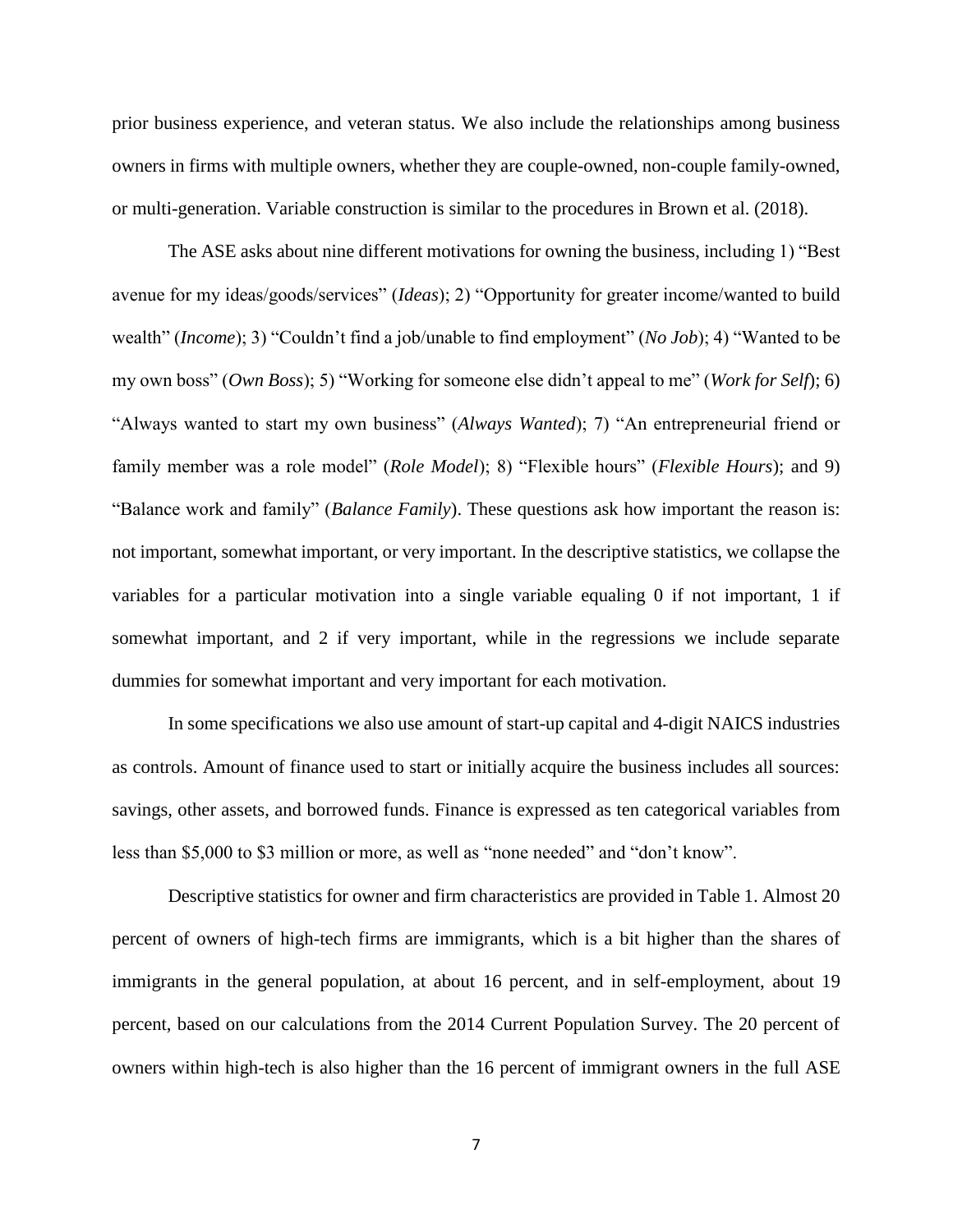sample that includes all industries, and higher than Hart and Acs' (2010) estimate for their "highimpact" sample of high-tech firms, again 16 percent. But it is lower than reported by Saxenian (2002) for immigrant ownership of high-tech firms in Silicon Valley, at 24 percent, Wadhwa et al.'s estimate of 25 percent, and Kerr and Kerr's (2017) of 24 percent. Each of these sources draws on different types of sample and definitions.

Table 1 shows the fraction of the owners in the sample having each characteristic and the fraction for immigrants and the native-born separately. We distinguish Hispanics, and among non-Hispanics, whites, Asian Indians, Chinese, Other Asians, and others. Among high-tech entrepreneurs, immigrants have a higher share than natives in the Hispanic, Asian Indian, Chinese, and Other Asian populations. The largest difference is for Asian Indians, who account for 36 percent of all immigrant owners, and only 1 percent of native owners.

Table 1 also shows differences in educational attainment. Immigrants are less likely to have only a Bachelor's degree, and they are much less likely to have less than a Bachelor's degree: only about one-third as likely as natives. But more than half of immigrant owners hold an advanced degree, and they are much more likely than natives – nearly twice as likely – to have graduate education.

Do immigrants differ from natives in their reported motivations for entrepreneurship? Table 2 contains the means of the motivation variables on a 0-1-2 scale, as discussed above, for the full sample and for immigrants and natives separately. Immigrant owners report a higher propensity to cite inability to find a job as their motivation (although this motivation is uncommon for both groups in this high-tech sample), and a higher share of them say they have always wanted to own the business as a lifelong dream compared to natives. More relevant to innovation, immigrants have a slightly higher propensity to own the business because it is "the best avenue for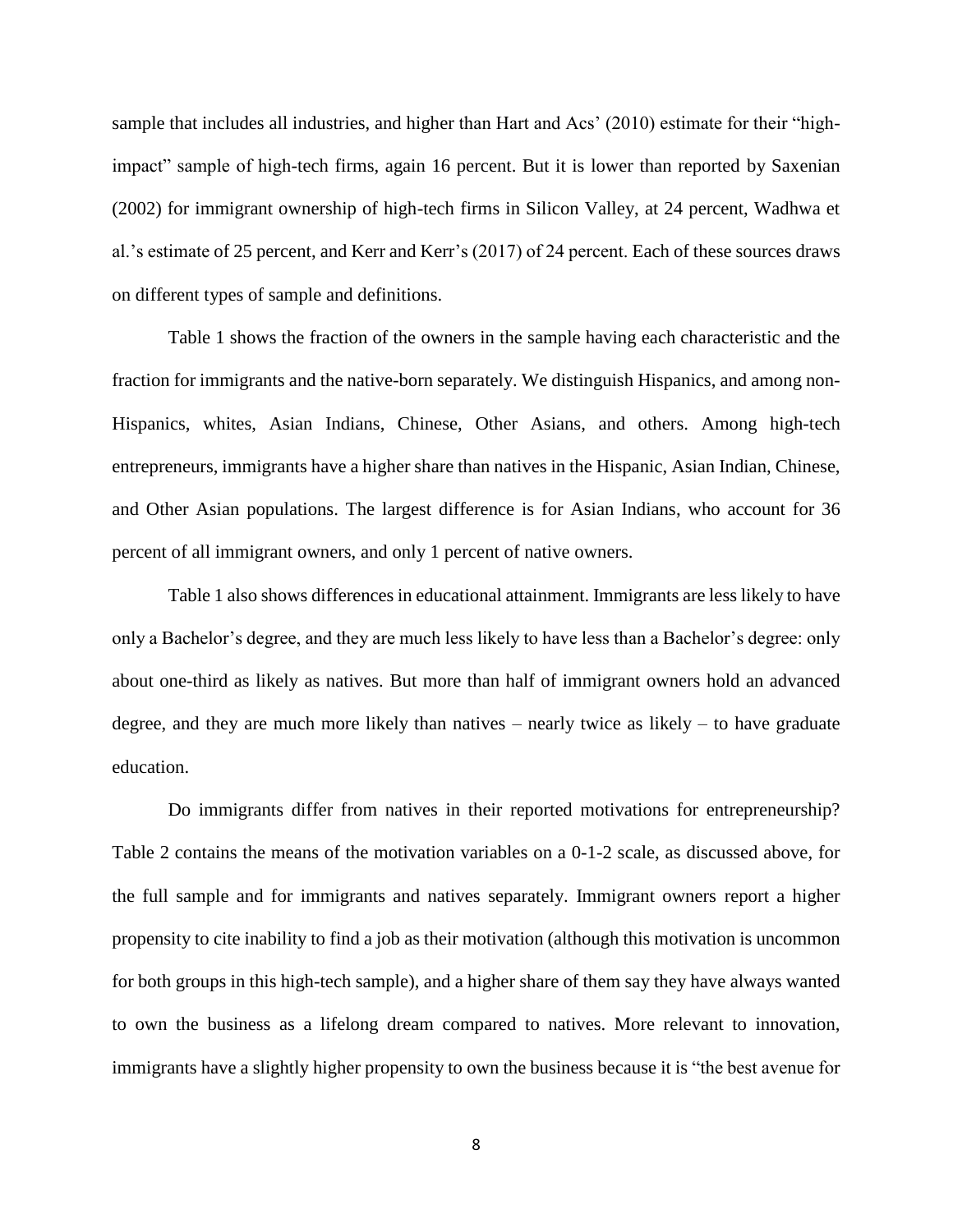their ideas, goods, or services." Overall, however, the differences in patterns of motivation appear slight.

Concerning the amount of start-up capital, Table 3 shows that the immigrant-native differences exhibit a J-shaped relationship such that immigrants are slightly more likely to be in the lowest category of start-up capital and substantially more likely to be in the highest categories. Immigrants are 43 percent more likely than natives to have finance in the range \$1-3mln, and for more than \$3mln they are 60 percent more likely.

We also consider firm age as a possible correlate of innovation behavior. Table 3 shows that immigrants typically own younger firms (here defined as five years or less since first hiring) than do natives. Just over half of the immigrant-owned high-tech firms started up within the previous five years, while 63 percent of the native-owned firms are older than 5 years.

Nearly three-quarters of the firms in this high-tech sample are in two four-digit NAICS industries: Architectural, Engineering, and Related Services (5413), and Computer Systems Design and Related Services (5415). As shown in Table 4, immigrant-owned firms are disproportionately located in the latter and under-represented in the former. No other industry accounts for as much as 3 percent of the sample, and the immigrant-native differences in all these other industries are small and statistically insignificant.<sup>8</sup>

Our outcome variables include detailed innovation, research and development (R&D), and intellectual property measures. The ASE asks whether the business conducted twelve different product or process innovation activities in the last three years (2012-2014). We create a binary variable for innovation to indicate whether a firm conducted any product or process innovation in the last three years. We also calculate an innovation count by summing the number of product and

 $\overline{a}$ 

<sup>8</sup> While there are 15 4-digit high-tech industries, some sectors have too few observations for the results to be disclosed.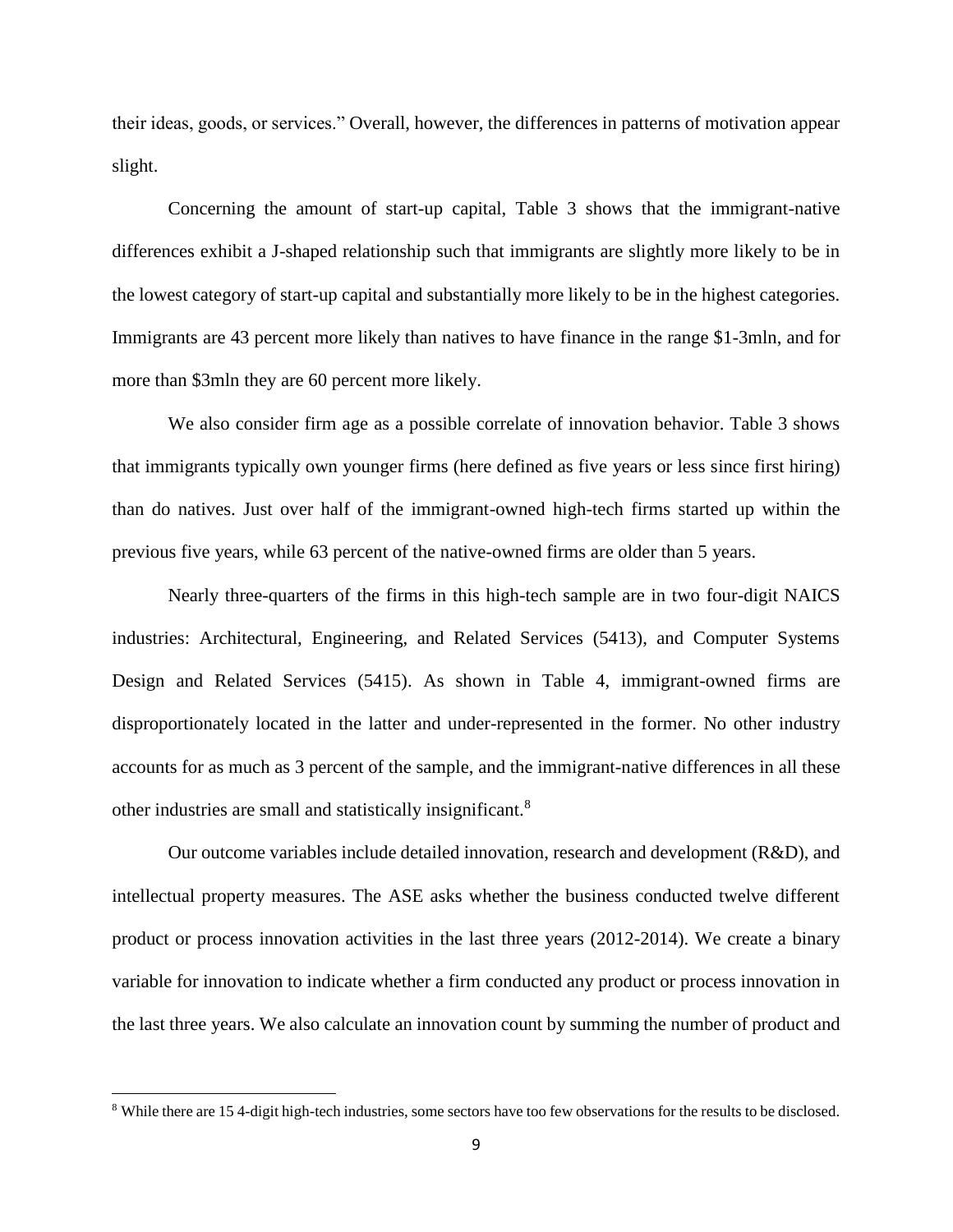process innovation activities. We make binary indicator variables for each type of product and process innovation activities. Product innovations include 1) sold a new good or service that no other business has ever offered before; 2) sold a new good or service that this business has never offered before; 3) improved a good or service's performance by making changes in materials, equipment, software, or other components; 4) developed a new use for a good or service; 5) added a new feature to a good or service; and 6) made it easier for customers to use a good or service. Process innovations include 1) applied a new way of purchasing, accounting, computing, maintenance, inventory control, or other support activity; 2) reduced costs by changing the way a good or service was distributed; 3) upgraded a technique, equipment, or software to significantly improve a good or service; 4) made a significant improvement in a technique or process by increasing automation, decreasing energy consumption, or using better software; 5) decreased production costs by improving the materials, software, or other components; and 6) changed a delivery method to be faster or more reliable.

Table 5 shows means of these innovation activities. About 69 percent of firms report they conducted at least one innovation, and the average number of innovation types is 3.6 in our hightech sample. Although not shown in the table, the most common product innovation is improving a good or service's performance (44.3 percent) and making it easier for customers to use good or service (41.7 percent), and upgrading a technique, equipment, or software to significantly improve a good or service (50.9 percent) is the most frequent process improvement.

The ASE asks business owners whether their business carried out seven different R&D activities in 2014. We create an indicator for whether the business conducted any of these types of R&D. We also construct binary variables for each of the activities separately. We classify the following activities as "Applied R&D:" 1) conducted work that might lead to a patent; 2)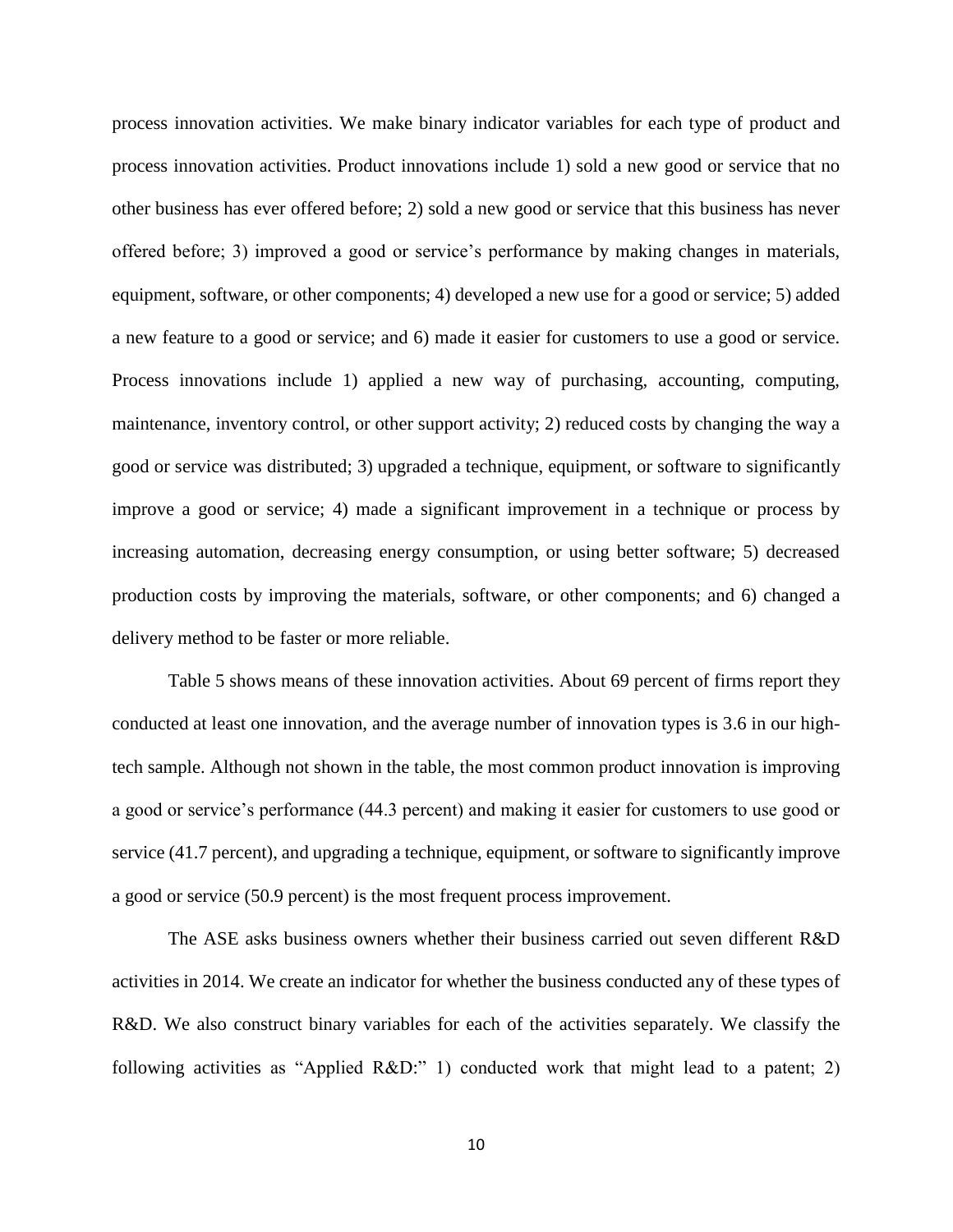developed and tested prototypes that were derived from scientific research or technical findings; and 3) applied scientific or technical knowledge in a way that has never been done before. We classify "Basic R&D" as activities that 1) produced findings that could be published in academic journals or presented at scientific conferences; 2) created new scientific research or technical solutions that can be generalized to other situations; 3) conducted work to discover previously unknown scientific facts, structures, or relationships; and 4) conducted work to extend the understanding of scientific facts, relationships or principles in a way that could be useful to others. In Table 5, 23.1 percent of firms conducted at least one of these R&D activities in 2014, and the most frequent R&D activity is work that might lead to a patent. In general, the average rate of conducting  $R&D$  activities is lower than the innovation activities above.<sup>9</sup>

The last set of outcome variables concerns intellectual property. The ASE asks whether the business owns one or more of each of the following in 2014: copyright, trademark, patent (granted), and patent (pending). We use a dummy variable for owning either a copyright or trademark, and another for ownership of a patent granted or pending. Looking at Table 5, about 20 percent of firms within the high-tech sector own a copyright or trademark, while less than 5 percent of firms own patents either pending or granted.

A striking result from Table 5 is the consistently stronger innovation performance of immigrant- compared to native-owned firms. Immigrants are more likely to carry out 15 of the 16 measures of innovation. The exceptions are copyrights and trademarks, where native-owned firms have the advantage. Examining the statistical significance of these differences and how they change when other variables are taken into account are the subjects of the next sections.

 $\overline{a}$ 

<sup>&</sup>lt;sup>9</sup> The lower R&D propensity could be partly due to the fact that the R&D questions are about activity in just one year, while the innovation activities are over three years.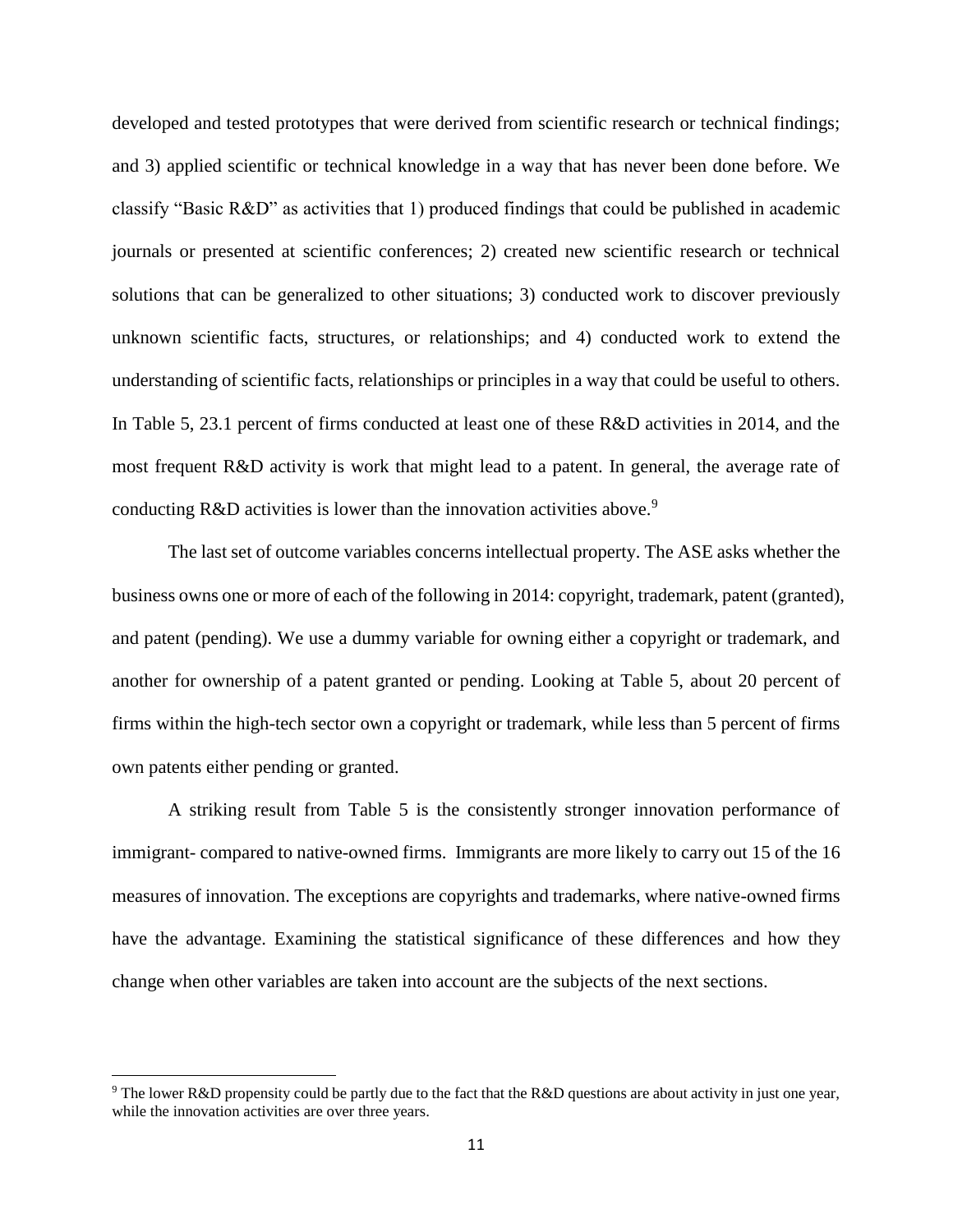#### **3. Methods**

We use the sample of owners and firms to estimate a series of regression models for each firm-level innovation outcome conditional on the owner's immigrant status. To take into account firms with multiple owners, we weight firm-owner observations by ownership shares. Given that the ASE is a random sample of employer businesses drawn from the BR, this implies our results are representative of the firm population. We use a linear probability model for binary innovation outcomes and a Poisson regression model for innovation count. Standard errors are clustered at the firm level. Our base specification is:

$$
Y_{ij} = \beta M_{ij} + f(Age_j) + u_{ij}
$$
 (1)

where *Mij* is an immigrant owner indicator for owner *i* of firm *j*. The dependent variables are each type of product innovation, process innovation, R&D activity, and intellectual property. Since businesses are of different ages, and innovation may be correlated with firm age, in every specification (including the base) we control for a quadratic function of firm age, *f(Agej)*. The coefficient on the immigrant owner indicator  $(\beta)$  captures the differences in innovation outcomes, essentially the raw gaps controlling only for firm age, between immigrant and native owners.

The purpose here is simply to describe differences in innovation behavior between immigrant and native owners. Just as in an analysis of gender differences in wages, for example, there is no issue of causality: we do not interpret the results as the impact of turning a random native into an immigrant (just as the interpretation placed on a female coefficient is not the impact of changing a male into a female). But it is also of interest to know whether there are observable differences that might account for the raw gap estimated by equation (1). For this purpose, we estimate another specification with owner characteristic controls as:

$$
Y_{ij} = \beta M_{ij} + f(Ag e_j) + X_{ij} \gamma + u_{ij}
$$
\n<sup>(2)</sup>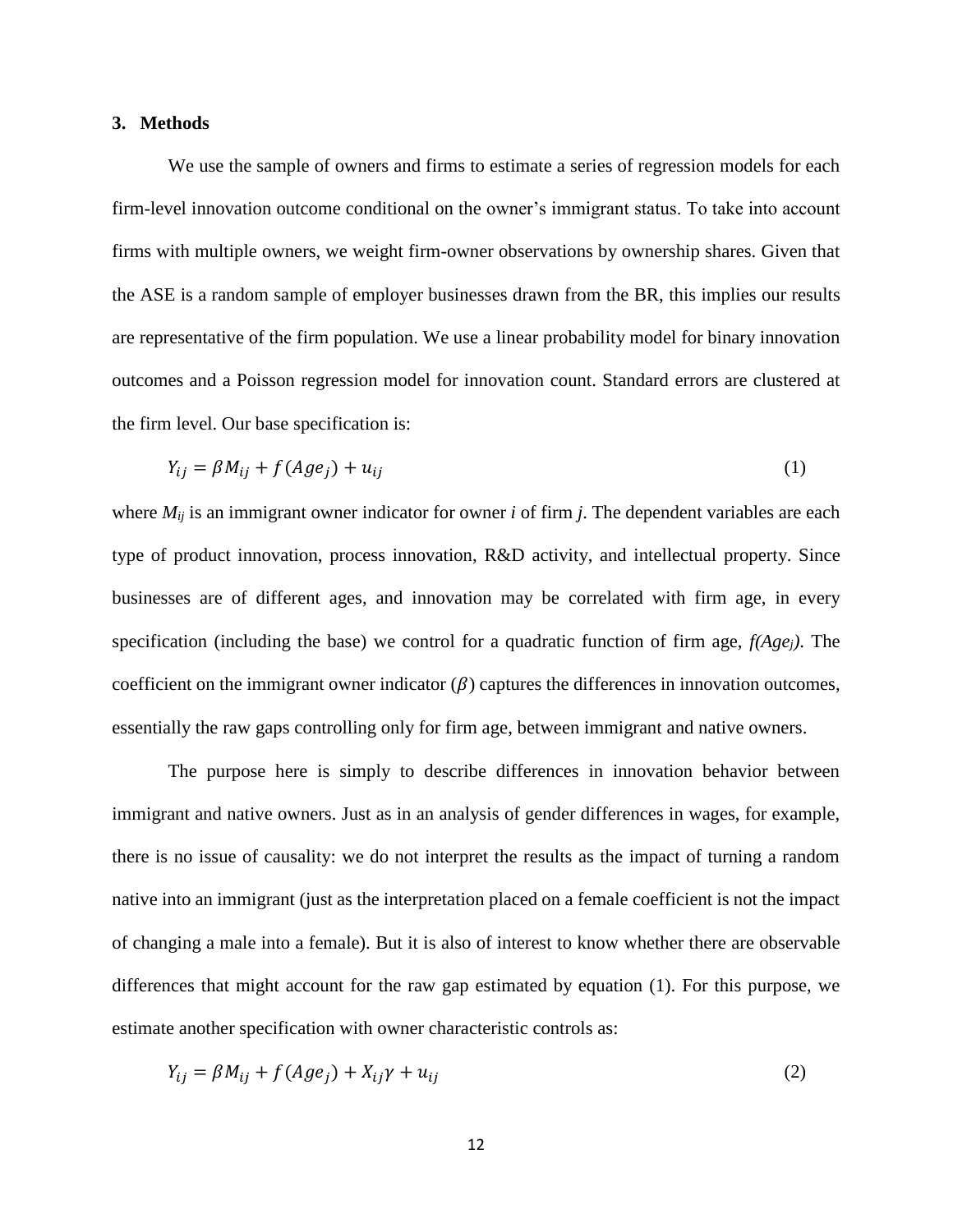where  $X_{ij}$  is a vector of characteristics of owner i of firm j. The vector includes demographic variables (gender, age, and race/ethnicity), proxies for human capital (education, veteran, and prior business), and ownership team variables (size and family relationships). Arguably, these variables are pre-determined with respect to innovation behavior. The *β* estimated from equation (2) is a measure of the innovation gap between native and immigrant owners adjusted for personal characteristics.

In addition, immigrants may differ from natives in ways that are less clearly exogenous and indeed may be jointly determined with innovation: motivations, start-up capital, and industries as shown in the following specification:

$$
Y_{ij} = \beta M_{ij} + f(Ag e_j) + X_{ij}\gamma + Q_{ij}\alpha_q + K_j\alpha_k + S_j\alpha_s + u_{ij}
$$
\n(3)

where  $Q_{ij}$  is the set of motivation variables,  $K_j$  is the set of vectors of the amount of start-up finance categories, and  $S_j$  is the set of vectors of 4-digit NAICS industry dummies. Most small business owners start their businesses due to non-pecuniary motives with no intention to grow or innovate (Hurst and Pugsley 2011). Given the selection process to come to the U.S., immigrant owners may have different motivations to own their businesses, which may influence their innovation outcomes. The importance of access to finance for business start-ups is well documented in the literature (e.g. Evans and Jovanovic 1989; Evans and Leighton 1989), and immigrant-owned businesses also tend to have higher start-up capital amounts than those owned by natives (Fairlie 2012). Higher start-up finance among immigrant owners may account for the differences in innovation outcomes between immigrant and native owners. Finally, immigrants may select into specific industries. Immigrants may be more or less likely to own businesses in industries with more innovation activities (e.g., certain parts of the high-tech sector), and this specification controls for this choice, comparing immigrants and natives within industries.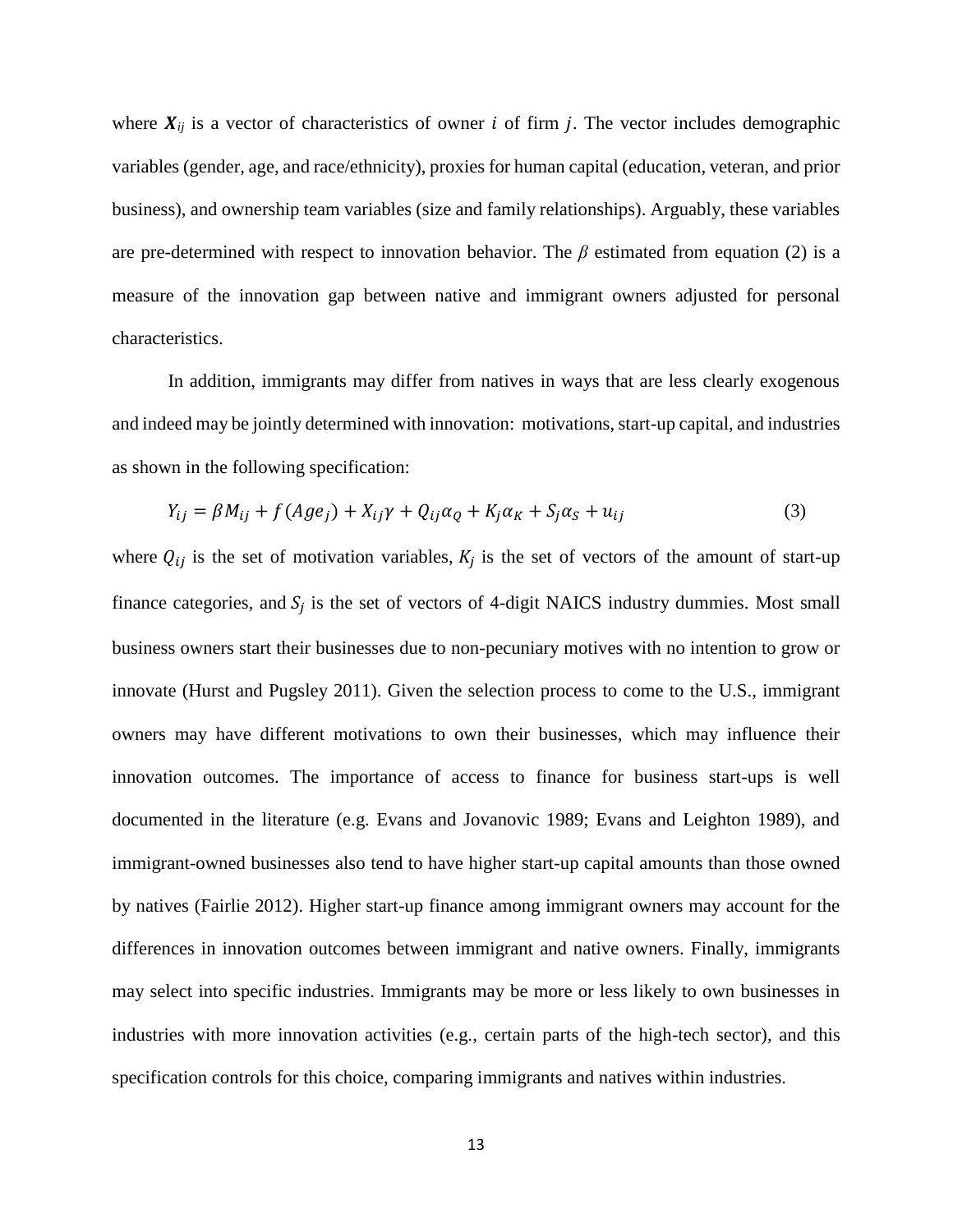We also examine the heterogeneity of relative innovation performance of immigrant owners along three dimensions: education categories, race/ethnicity, and firm age. The literature on high-skilled immigrants (those with bachelor's degree or more) provides evidence that they are more likely to hold patents (e.g. Hunt and Gauthier-Loiselle 2010; Kerr and Lincoln 2010). However, the role of education in immigrant entrepreneurship has been less studied. We therefore examine heterogeneous innovation outcomes by owner education, distinguishing three groups: those with less than a bachelor's degree, those with a bachelor's degree, and those with advanced degrees.

Previous research has also examined immigrants by country of origin. Saxenian (2002) and Wadhwa et al. (2007) report higher shares of Indian and Chinese immigrants (Asian) in high-tech sectors, for example, showing an especially high share for Indians. Although the ASE does not ask for country of origin, we use race/ethnicity to reflect the region of origin. We distinguish Hispanics, and among non-Hispanics, whites, Asian Indians, Chinese, Other Asians, and others.

Finally, we investigate whether the relative innovation performance of immigrant owners varies with the age of the firm. Although all specifications control for firm age, it is interesting to ask whether any immigrant advantage in innovation holds only during the early, entrepreneurial phase of a firm's development or also during more mature phases. For this purpose, we permit the immigrant owner coefficient to vary based on whether the firm is five or fewer years old or not.

The specification for heterogeneous immigrant contributions is:

$$
Y_{ij} = Z_{ij}M_{ij}\delta + f(Age_j) + X_{ij}\gamma + \varepsilon_{ij}
$$
\n<sup>(4)</sup>

where  $Z_{ij}M_{ij}$  are the interaction terms between owner characteristics  $Z_{ij}$  (education categories, race/ethnicity, or firm age) and the immigrant indicator  $M_{ij}$  for owner  $i$  of firm  $j$ .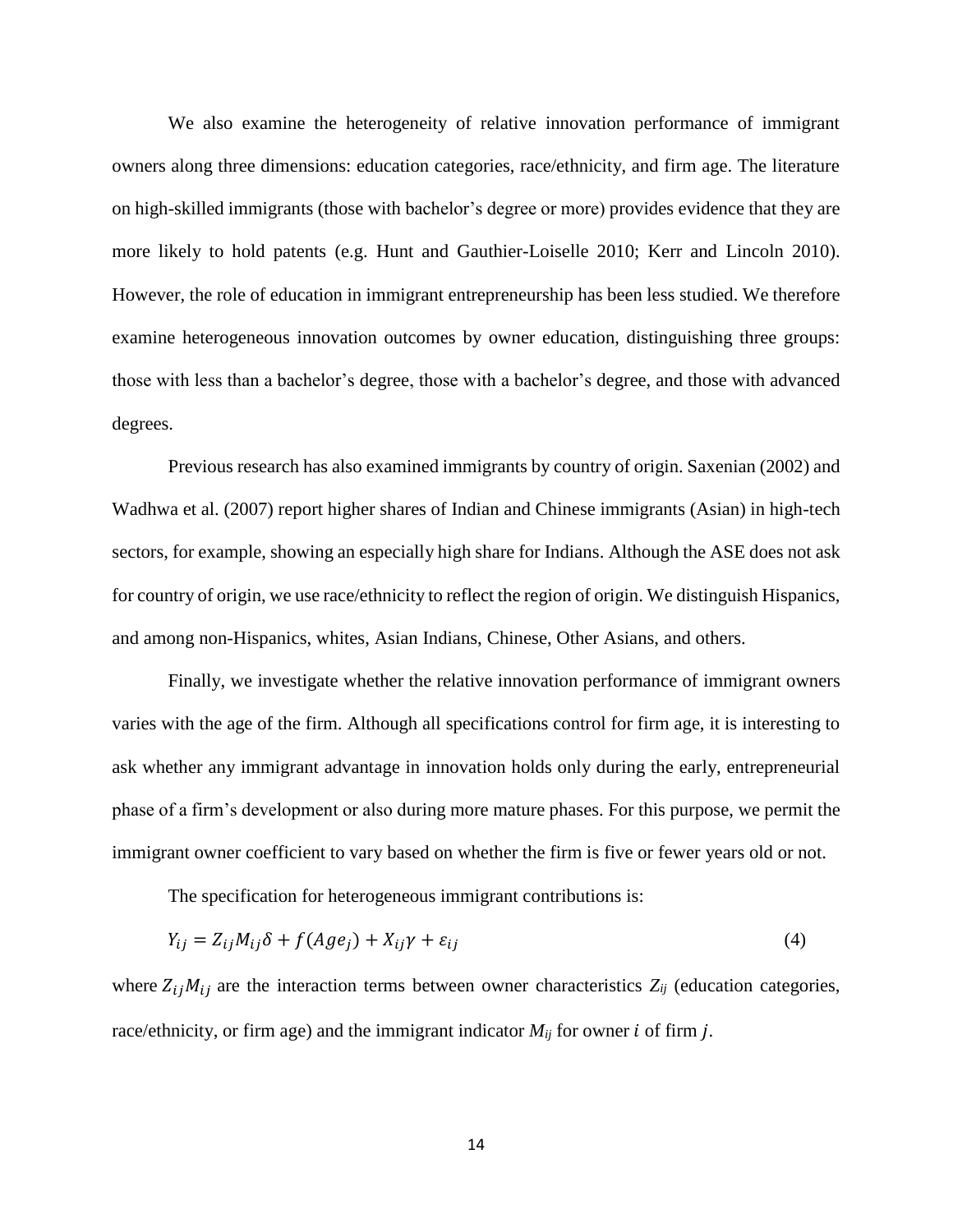## **4. Results**

 $\overline{a}$ 

Tables 6 and 7 display regression results for each measure of innovation using the three specifications described above: (1) base (no controls other than firm age), (2) adding demographic controls, and (3) adding motivations, finance, and industry controls. The different types of product and process innovation activities, including the dummy for any activity and the count of the number of activities are in Table 6. Table 7 contains the different types of R&D as well as the intellectual property measures (copyright or trademark, and patent granted or pending).

The results show that immigrant-owned firms have higher propensities to conduct product and process innovation as well as R&D activity. The inclusion of demographic controls generally raises the immigrant association with innovation activities, suggesting that immigrant owners tend on average to have other characteristics that are negatively associated with product and process innovation. Demographic controls attenuate the immigrant associations with R&D activities, however.

Differing motivations, levels of start-up capital, and/or choices of industry explain much of the immigrant association with innovation activities, but not R&D activities, as evidenced by the significant attenuation of the immigrant coefficients when including those controls in the innovation activity regressions and more modest attenuation or even intensification when adding them to the R&D regressions.<sup>10</sup>

The immigrant effect is positive across all R&D activities, though after adding controls it becomes insignificant for producing publishable findings. Immigrant ownership is generally not

<sup>&</sup>lt;sup>10</sup> In results not shown here, the effect varies considerably across innovation measures. It is especially strong for developing a new use for a good or service. Immigrants have a higher propensity to develop goods or services that no other firm offers, but not goods or services that are new only to this firm. The former is a more radical form of innovation. Among process innovations, the immigrant association is insignificant for new way to support activity and upgrading a technique/equipment/software, while it is quite strong for increased automation/used better software.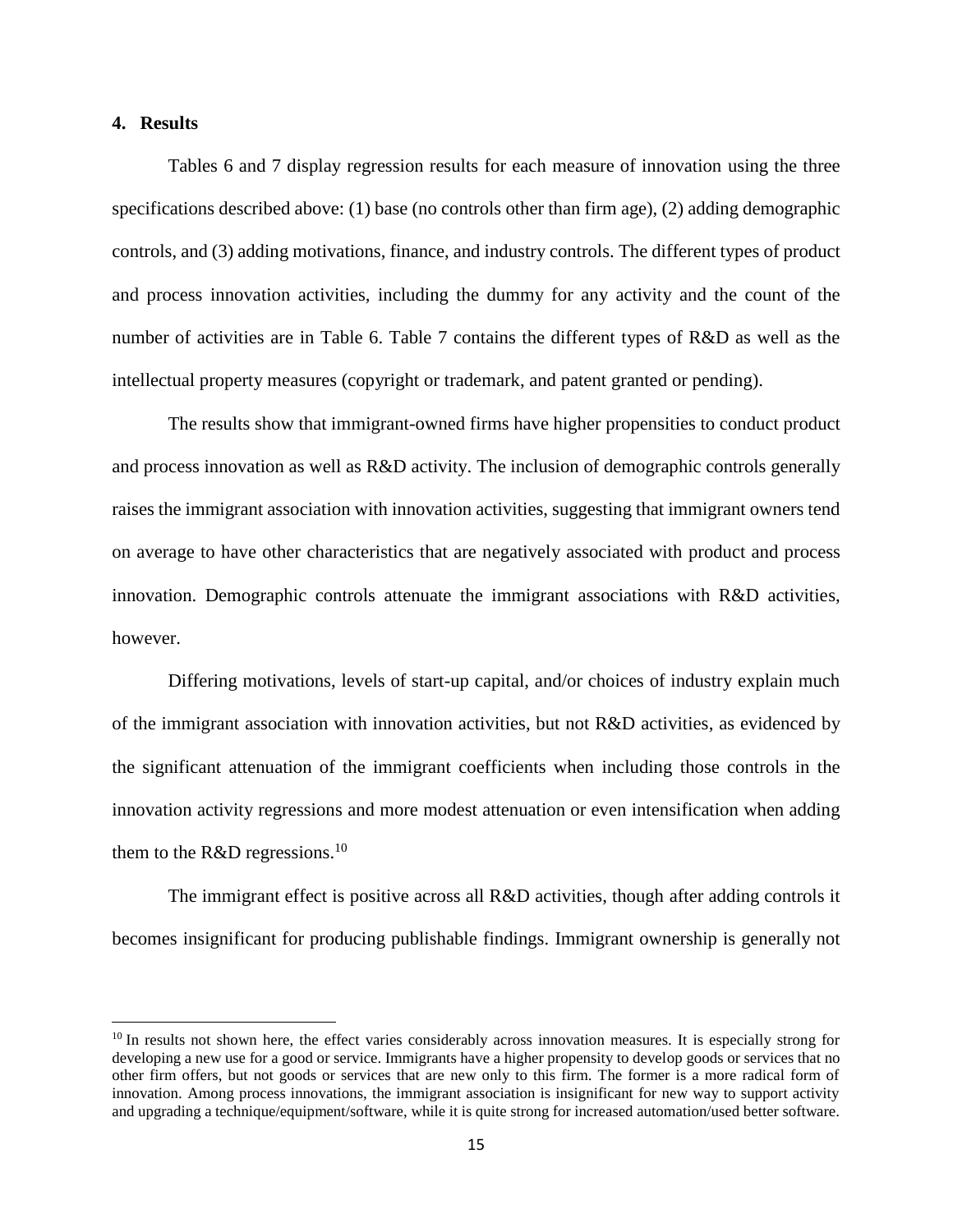associated with owning intellectual property, and the association is actually negative and significant in two of the three trademark specifications. The only positive and significant association is with patent pending in the specification without controls.

To investigate whether the immigrant advantage varies with firm age, we permit the immigrant indicator to vary with firm age in two categories: up to 5 years old and more than 5 years old. Regression estimates are shown in Table 8. The propensity to engage in innovation activities is similar for both young and older firms owned by immigrants. The point estimates are higher for immigrant-owned older firms for R&D activity and ownership of intellectual property. Among native-owned firms, the propensity to conduct R&D activities is higher for young firms, but for innovation activities a positive young firm effect disappears once adding controls, and differences are insignificant for intellectual property ownership. Both immigrant-owned firm age categories exhibit higher propensities to engage in innovation and R&D than either native-owned firm age category across most specifications, while differences are generally insignificant for intellectual property ownership. These results suggest the immigrant advantage is maintained or even increases with firm age.

Regarding variation in the immigrant effect with educational attainment, we specify the equation so that the reference category is natives with less than a bachelor's degree. As shown in Table 9, the propensity to carry out any product or process innovation activity is increasing in education for native-owned firms, but not immigrant-owned firm. For innovation count, there is a higher association with innovation for native-owned firms where the owner has at least a bachelor's degree, but there is little difference between bachelor's and advanced degrees. The coefficients exhibit a U-shape with educational attainment for immigrant-owned businesses. Firms with advanced degree-immigrants have the highest innovation count propensities and those with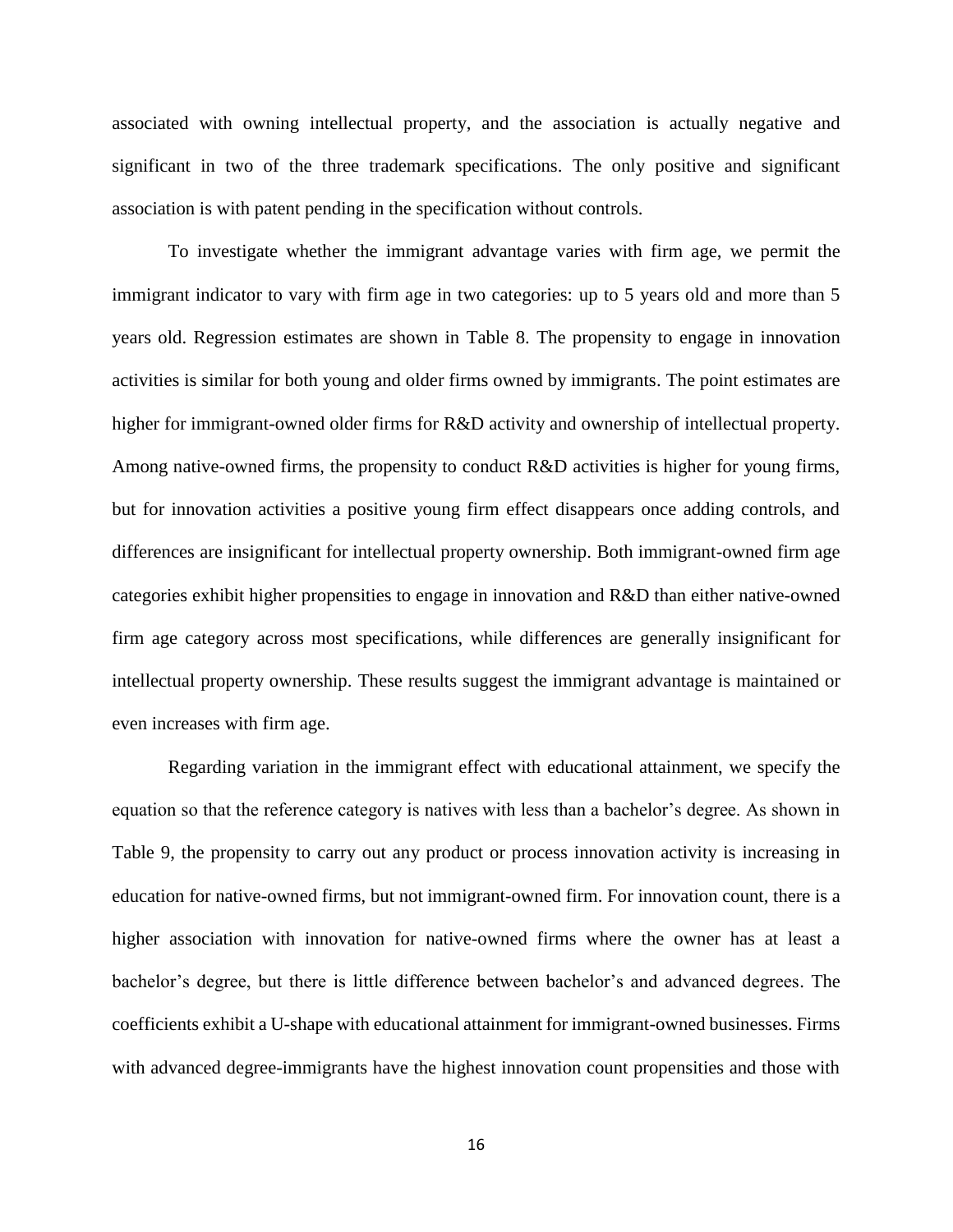less than bachelor's degree natives have the lowest. Having a graduate degree is strongly associated with R&D activity for both native- and immigrant owned-firms, and the immigrant effects within the graduate degree category are larger. For copyrights and patents, it is firms with native owners with graduate degrees that distinguish themselves. Across all innovation measures, the immigrant advantage is generally largest for owners with less than a bachelor's degree.

Finally, we use race and ethnicity to examine differences in the immigrant innovation advantage across region of origin. Results with white natives as the reference group are shown in Table 10. Sample sizes get thin, so results are less precisely estimated. One striking result is that firms owned by Asian Indians, despite their high prevalence in the sample, tend to produce less of all types of innovation when full controls are included.

#### **5. Conclusion**

Much of the research on immigration assumes that natives and immigrants are similar factors of production, in various cases conditional on geographical region, education, and experience. An influx of immigrants is analyzed as a labor supply shock to the region or the skill group. Another large and long-standing body of research focuses on the difficulties immigrants face in adjusting to their new environments, measuring rates of "assimilation," usually defined as degree of convergence to otherwise similar native workers.

A much smaller literature takes a different approach, treating immigrants as potentially advantaged rather than either similar or disadvantaged relative to natives. Much of this research has focused on individual immigrants in science, the STEM workforce, and entrepreneurship. With some variation, the results suggest disproportionate contributions to some measures of innovation, with immigrants more likely to hold patents, work in STEM, achieve high citation indices, and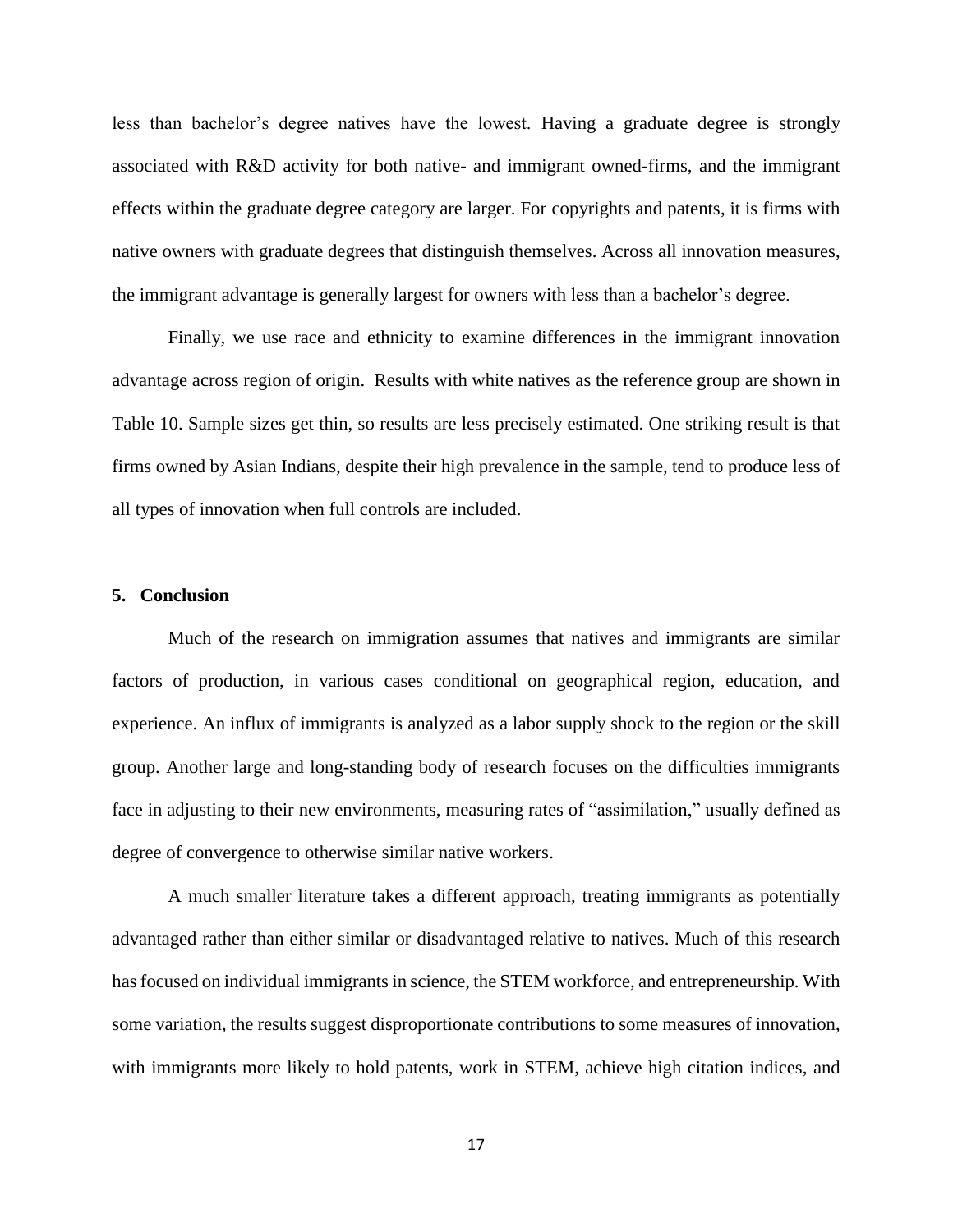receive Nobel Prizes. (Hunt 2011; Kerr 2013; Kahn and MacGarvie 2016). One interpretation of these results is that immigrants self-select from the right tail of the ability distribution and perhaps that the distribution has a fatter right tail than that of natives (Kahn et al. 2018).

Our premise is similar to this literature, asking whether immigrants tend to be more innovative than natives. But our focus is on firms founded and operated by immigrants in comparison to those owned by natives. There has been a lot of "hype" about immigrant entrepreneurs in the U.S. high-tech sector, but relatively little evidence on the extent to which they contribute disproportionately to innovation. This paper provides such evidence drawing upon a large representative sample of high-tech businesses and using detailed information on owner characteristics, motivations, and start-up capital, as well as an extensive set of innovation measures. We focus on the high-tech sector because of its prominence in U.S. growth.

The results suggest higher innovation activities by immigrants for nearly all the innovation measures we are able to analyze. The measures range from detailed product and process innovation, to several forms of R&D, to intellectual property rights associated with innovation, including patents. The only measures where immigrants have notably lower performance compared with natives is for copyrights and trademarks.

Immigrant entrepreneurs tend to be much better educated than their native counterparts in the high-tech sector, on average, but the immigrant advantage persists when we control for education and other owner characteristics, and we find an immigrant advantage at all levels of education, again with the exception of copyright or trademark. Immigrant entrepreneurs also tend to operate younger firms, and while we find firm age is negatively correlated with innovation, again the immigrant advantage exists when we control for firm age (as we do in all specifications). Moreover, we find an immigrant advantage in innovation for both younger and older firms.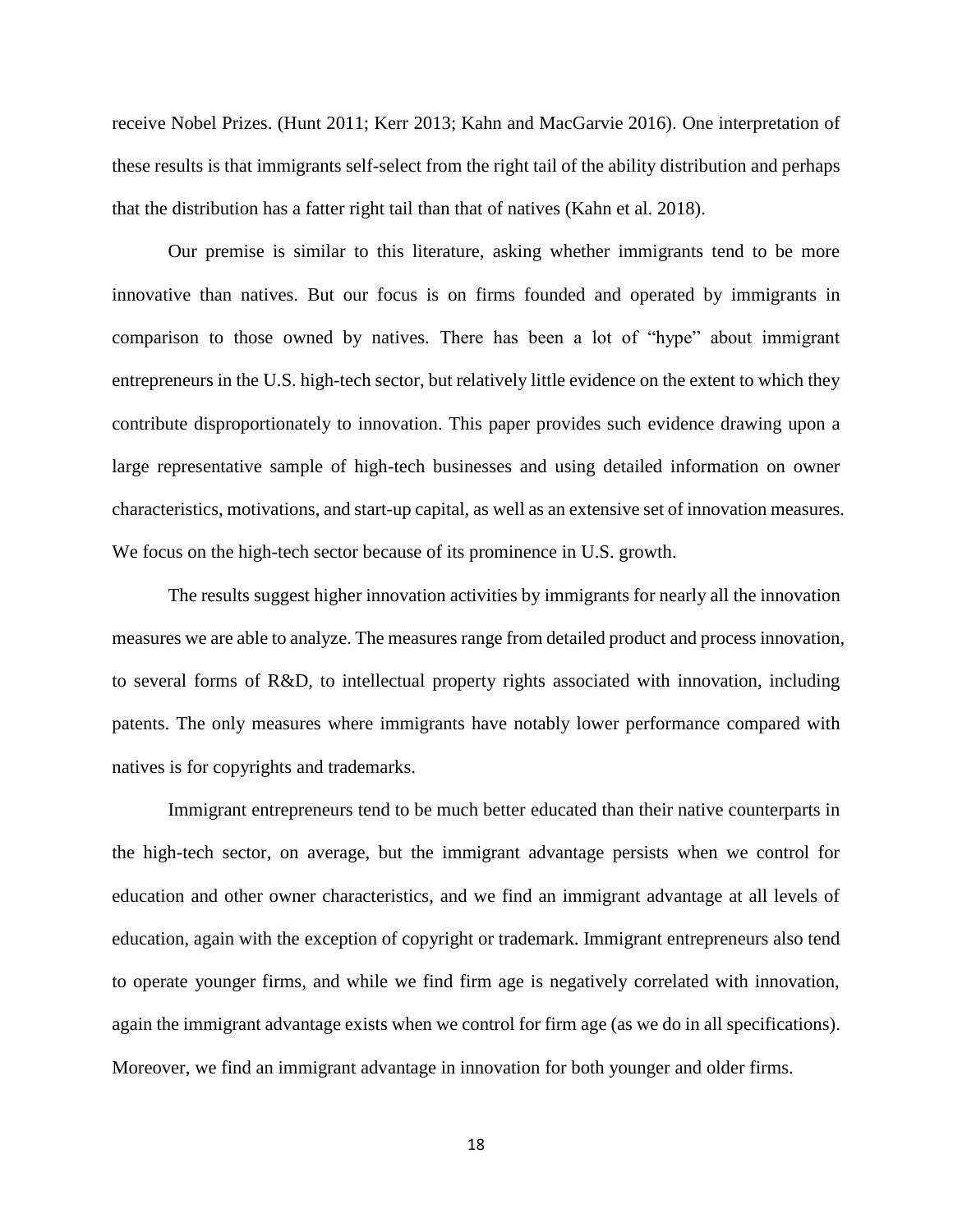Future research could expand on these findings by broadening both the population under consideration and the set of outcome variables to be analyzed. A sample including other industries could shed light on the relative innovativeness of immigrant entrepreneurs outside of the high-tech sector. Rather than confining attention to the nativity of individual owners, the analysis could be extended to the possible effects of combining immigrant and native human capital within entrepreneurial teams. Finally, the roles of immigrant entrepreneurs in job creation and productivity growth could be examined in a broader assessment of the contributions of immigrants to innovative entrepreneurship in the U.S. We hope to report our findings on these issues in the near future.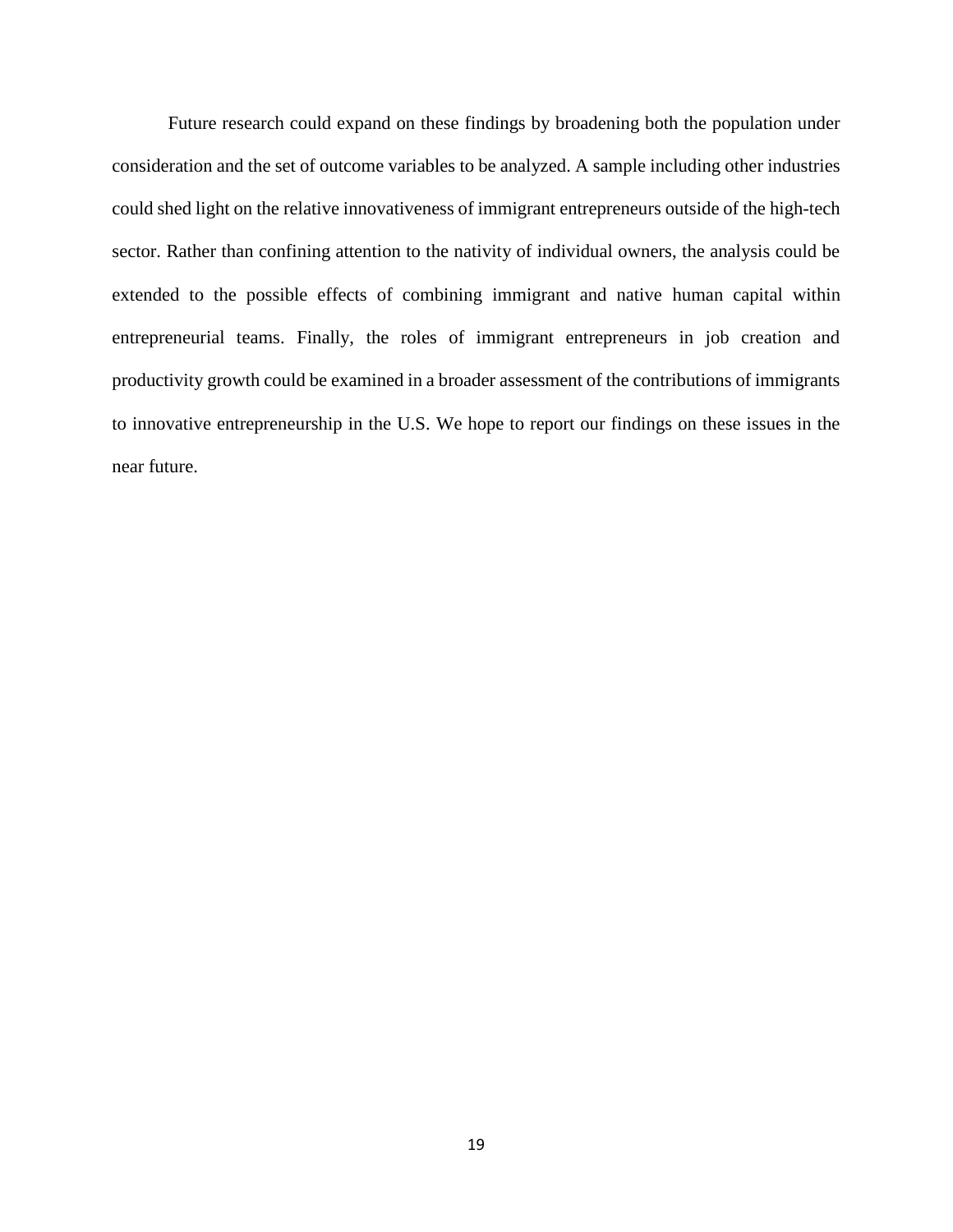## **References**

Borjas, George J. 1985. "Assimilation, Changes in Cohort Quality, and the Earnings of Immigrants." *Journal of Labor Economics* 3 (4): 463-489.

Borjas, George J. 2015. "The Slowdown in the Economic Assimilation of Immigrants: Aging and Cohort Effects Revisited Again." *Journal of Human Capital* 9 (4): 483-517.

Borjas, George J., and Kirk B. Doran. 2015. "Cognitive Mobility: Labor Market Responses to Supply Shocks in the Space of Ideas." *Journal of Labor Economics* 33 (1): 109-145.

Borjas, George J., and Joan Monras. 2017. "The Labour Market Consequences of Refugee Supply Shocks." *Economic Policy* 32 (91): 361-413.

Brown, J. David, John S. Earle, Mee Jung Kim, Kyung Min Lee. 2018. "High-Growth Entrepreneurship." IZA Discussion Paper No. 11662.

Card, David. 1990. "The Impact of the Mariel Boatlift on the Miami Labor Market." *ILR Review* 43 (2): 245-257.

Card, David. 2001. "Immigrant inflows, native outflows, and the local labor market impacts of higher immigration." *Journal of Labor Economics* 19 (1): 22-64.

Chiswick, Barry R., Yew Liang Lee, and Paul W. Miller. 2005. "A Longitudinal Analysis of Immigrant Occupational Mobility: A Test of the Immigrant Assimilation Hypothesis." *International Migration Review* 39 (2): 332-353.

Chiswick, Carmel U. 2009. "The Economic Determinants of Ethnic Assimilation." *Journal of Population Economics* 22 (4): 859.

Evans, David S., and Boyan Jovanovic. 1989. "An Estimated Model of Entrepreneurial Choice under Liquidity Constraints." *Journal of Political Economy* 97(4): 808-827.

Evans, David S., and Linda S. Leighton. 1989. "Some Empirical Aspects of Entrepreneurship." *American Economic Review* 79(3): 519-535.

Fairlie, Robert W. 2012. "Immigrant Entrepreneurs and Small Business Owners, and Their Access to Financial Capital." *Small Business Administration*: 1-46.

Fairlie, Robert W., and Magnus Lofstrom. 2014. "Immigration and Entrepreneurship." In *Handbook of the Economics of International Migration.* Vol. 1B*.* (edited by Barry Chiswick and Paul Miller). North Holland: 877-911.

Foster, Lucia, and Patrice Norman. 2016. "The Annual Survey of Entrepreneurs: An Introduction." CES Discussion Paper 15-40R.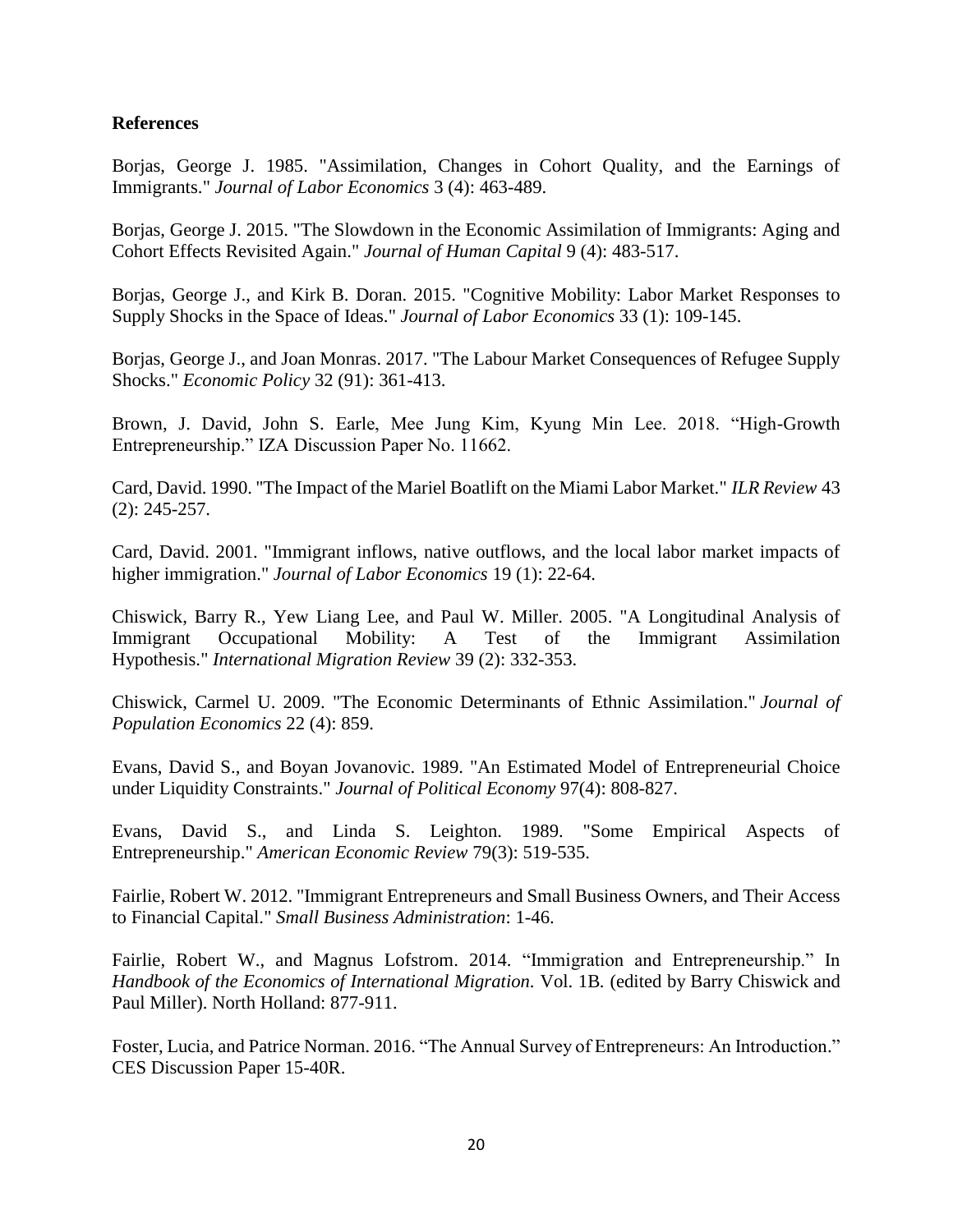Ganguli, Ina, Shulamit Kahn, and Megan MacGarvie. 2018. "Introduction to The Role of Immigrants and Foreign Students in Science, Innovation, and Entrepreneurship." In *The Role of Immigrants and Foreign Students in Science, Innovation, and Entrepreneurship.* (edited by Ina Ganguli, Shulamit Kahn, Megan MacGarvie). University of Chicago Press. (forthcoming).

Goldschlag, Nathan, and Javier Miranda, 2016, "Business Dynamics Statistics of High Tech Industries." CES Discussion Paper 16-55.

Griffith, Rachel, Elena Huergo, Jacques Mairesse, and Bettina Peters. 2006. "Innovation and Productivity across Four European Countries." *Oxford Review of Economic Policy* 22 (4): 483- 498.

Hall, Bronwyn H. 2011. *Innovation and Productivity*. National Bureau of Economic Research. No. w17178.

Hart, David M., and Zoltan J. Acs. 2011. "High-tech Immigrant Entrepreneurship in the United States." *Economic Development Quarterly* 25 (2): 116-129.

Hunt, Jennifer. 2011. "Which Immigrants are most Innovative and Entrepreneurial? Distinctions by Entry Visa." *Journal of Labor Economics* 29 (3): 417-457.

Hunt, Jennifer, and Marjolaine Gauthier-Loiselle. 2010. "How Much Does Immigration Boost Innovation?" *American Economic Journal: Macroeconomics* 2(2): 31-56.

Hurst, Erik, and Benjamin W. Pugsley. 2011. "What Do Small Businesses Do?" *Brookings Papers on Economic Activity*: 73.

Kahn, Shulamit, and Megan J. MacGarvie. 2016. "How Important is US Location for Research in Science?" *Review of Economics and Statistics* 98 (2): 397-414.

Kerr, William R. 2013. *High-skilled Immigration, Innovation, and Entrepreneurship: Empirical Approaches and Evidence.* National Bureau of Economic Research. No. w19377.

Kerr, William R., and Sari Pekkala Kerr. 2017. "Immigrant Entrepreneurs." In *Measuring Entrepreneurial Businesses: Current Knowledge and Challenges*. (edited by John Haltiwanger, Erik Hurst, Javier Miranda, and Antoinette Schoar). Chicago: University of Chicago Press.

Kerr, Sari Pekkala, and William R. Kerr. 2018. "Immigrant Entrepreneurship in America: Evidence from the Survey of Business Owners 2007 & 2012." National Bureau of Economic Research. No. 24494.

Kerr, William R., and William F. Lincoln. 2010. "The Supply Side of Innovation: H-1B Visa Reforms and US Ethnic Invention." *Journal of Labor Economics* 28(3): 473-508.

Mairesse, Jacques, and Pierre Mohnen. 2010. "Using Innovation Surveys for Econometric Analysis." In *Handbook of the Economics of Innovation*, Vol. 2, p. 1129-1155. North-Holland.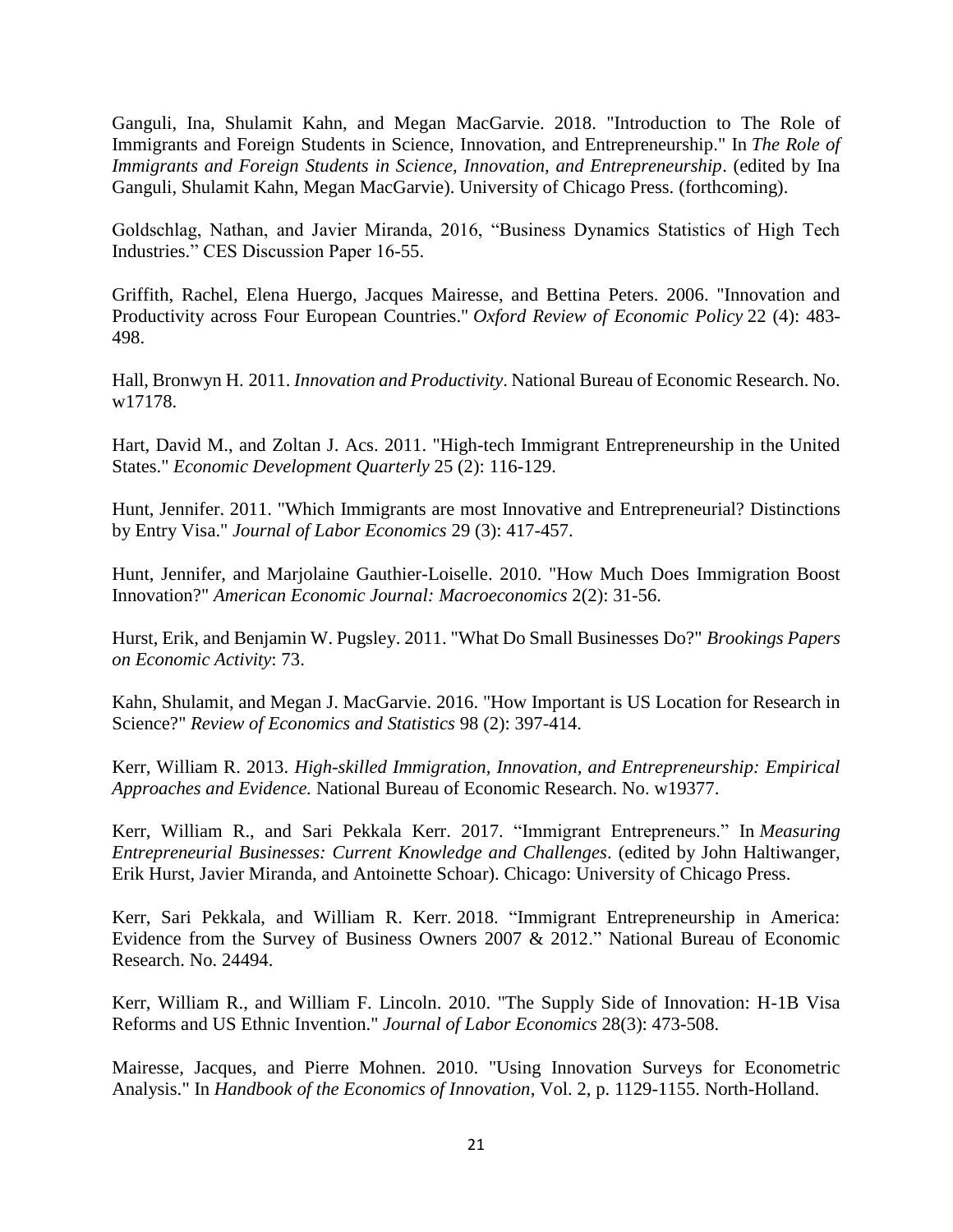Ottaviano, Gianmarco IP, and Giovanni Peri. 2012. "Rethinking the Effect of Immigration on Wages." *Journal of the European Economic Association* 10 (1): 152-197.

Parisi, Maria Laura, Fabio Schiantarelli, and Alessandro Sembenelli. 2006. "Productivity, Innovation and R&D: Micro Evidence for Italy." *European Economic Review* 50 (8): 2037-2061.

Peri, Giovanni. 2007. "Higher Education, Innovation and Growth." In *Education and Training in Europe*. (edited by Giorgio Brunello, Pietro Garibaldi, and Etienne Wasmer). Oxford: Oxford University Press.

Peri, Giovanni. 2012. "The Effect of Immigration on Productivity: Evidence from US States." *Review of Economics and Statistics* (1): 348-358.

Peri, Giovanni, Kevin Shih, and Chad Sparber. 2015. "STEM Workers, H-1B Visas, and Productivity in US Cities." *Journal of Labor Economics* 33 (1): 225-255.

Saxenian, AnnaLee. 2002. "Silicon Valley's New Immigrant High-Growth Entrepreneurs." *Economic Development Quarterly* 16(1): 20-31.

Stephan, Paula E., and Sharon G. Levin. 2001. "Exceptional Contributions to US Science by the Foreign-Born and Foreign-Educated." *Population Research and Policy Review* 20 (1-2): 59-79.

Wadhwa, Vivek, AnnaLee Saxenian, Ben A. Rissing, and Gary Gereffi. 2007a. "America's New Immigrant Entrepreneurs: Part I." Duke Science, Technology & Innovation Paper No. 23. Available at SSRN: https://ssrn.com/abstract=990152

Wadhwa, Vivek, Ben Rissing, AnnaLee Saxenian, and Gary Gereffi. 2007b. "Education, entrepreneurship and immigration: America's new immigrant entrepreneurs, Part II." Available at SSRN: <https://ssrn.com/abstract=991327> or [http://dx.doi.org/10.2139/ssrn.991327](https://dx.doi.org/10.2139/ssrn.991327)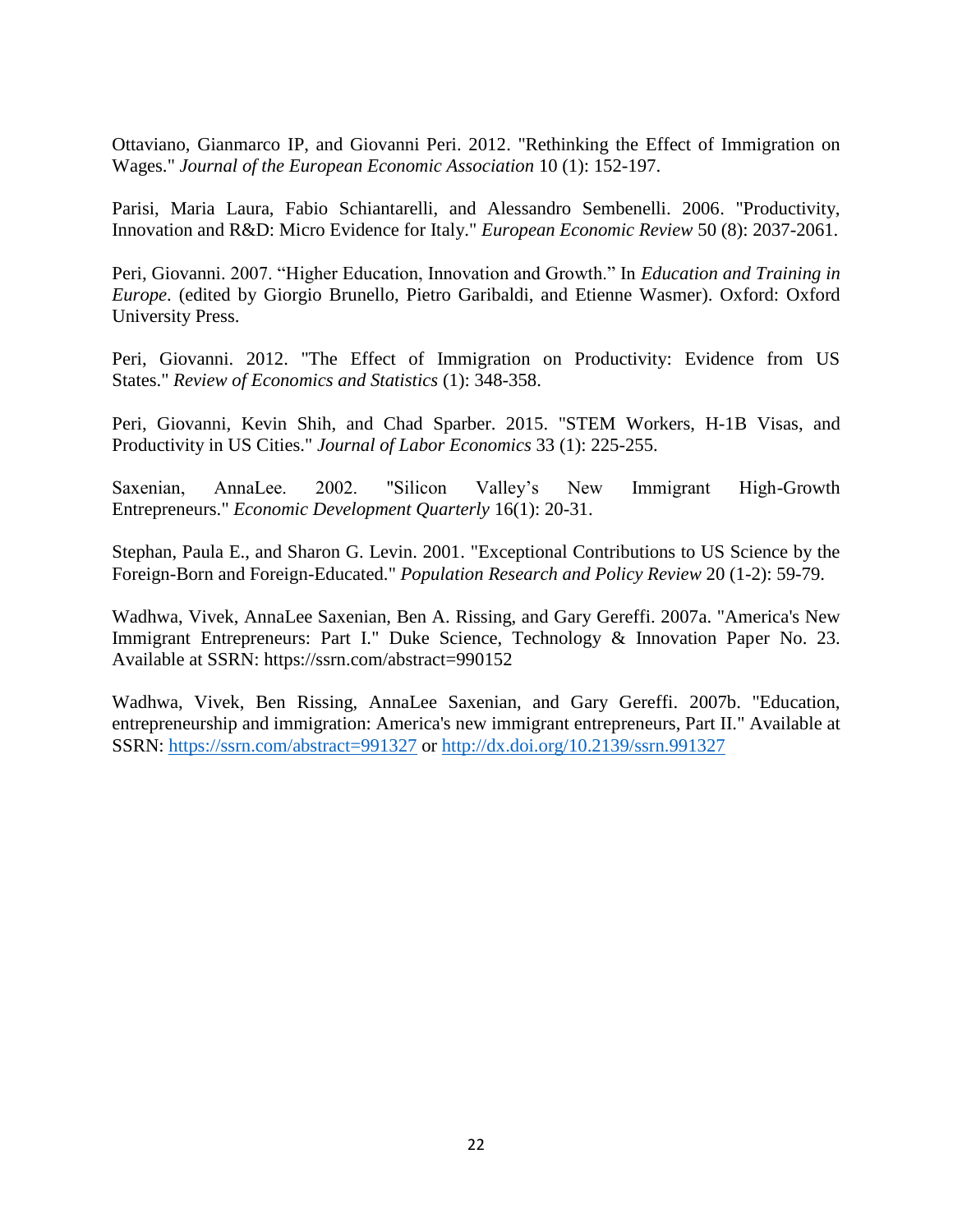| <b>VARIABLES</b>               | All    | Immigrant | <b>Native</b> |
|--------------------------------|--------|-----------|---------------|
| Immigrant                      | 19.79  | 100.00    | 0.00          |
| <b>Race/ethnicity</b>          |        |           |               |
| Hispanic                       | 3.59   | 6.81      | 2.79          |
| White (non-Hispanic)           | 80.55  | 33.58     | 92.14         |
| Asian Indian (non-Hispanic)    | 7.93   | 36.46     | 0.89          |
| Chinese (non-Hispanic)         | 2.72   | 10.38     | 0.83          |
| Other Asian (non-Hispanic)     | 2.80   | 9.52      | 1.14          |
| Other Minority (non-Hispanic)* | 2.41   | 3.25      | 2.20          |
| <b>Education</b>               |        |           |               |
| Less than Bachelor's Degree    | 23.71  | 9.55      | 27.21         |
| <b>Bachelor's Degree</b>       | 43.55  | 37.20     | 45.11         |
| <b>Graduate Degree</b>         | 32.74  | 53.24     | 27.68         |
| <b>Observations</b>            | 11,000 | 2,000     | 9,000         |

**Table 1. Descriptive Statistics: Demographic Characteristics** 

Note: These are percentages of owners by characteristics from the ASE high-tech sample. Non-Hispanic African Americans are included with Other Minority (non-Hispanic) because the number of immigrants in this category is too small to disclose.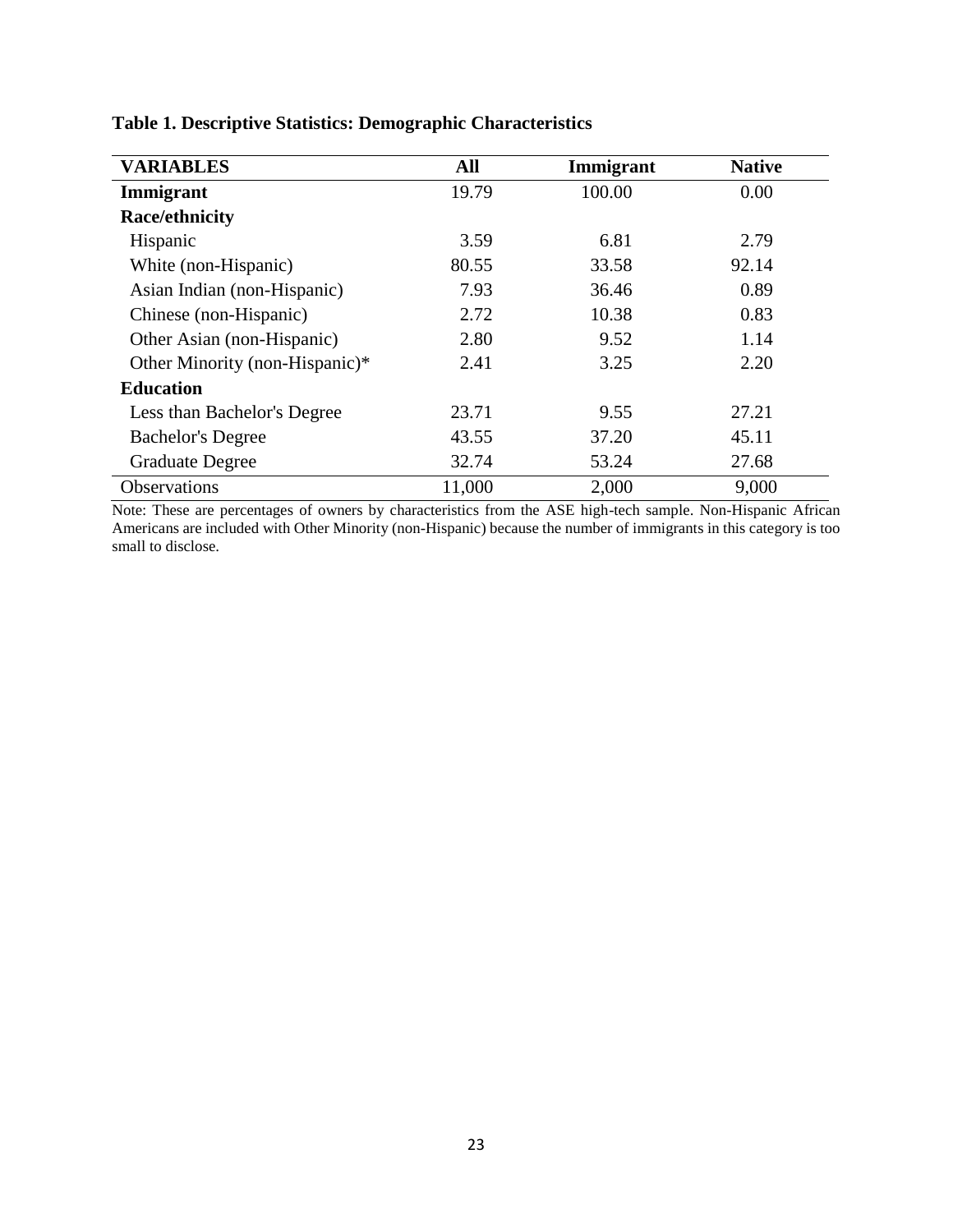| <b>VARIABLES</b>              | All    | Immigrant | <b>Native</b> |
|-------------------------------|--------|-----------|---------------|
| Idea                          | 1.49   | 1.51      | 1.48          |
| Income                        | 1.49   | 1.46      | 1.50          |
| No Job                        | 0.10   | 0.14      | 0.09          |
| <b>Own Boss</b>               | 1.47   | 1.35      | 1.50          |
| Work for Self                 | 0.90   | 0.79      | 0.92          |
| Always Wanted to Own Business | 1.18   | 1.32      | 1.14          |
| Role Model                    | 0.62   | 0.63      | 0.62          |
| <b>Flexible Hours</b>         | 1.26   | 1.21      | 1.27          |
| <b>Balance Work/Family</b>    | 1.28   | 1.28      | 1.28          |
| Observations                  | 11,000 | 2,000     | 9,000         |

**Table 2. Descriptive Statistics: Motivations for Owning the Business**

Note: These are means of motivation variables measured on a scale where 0 is not important, 1 is somewhat important, and 2 is very important.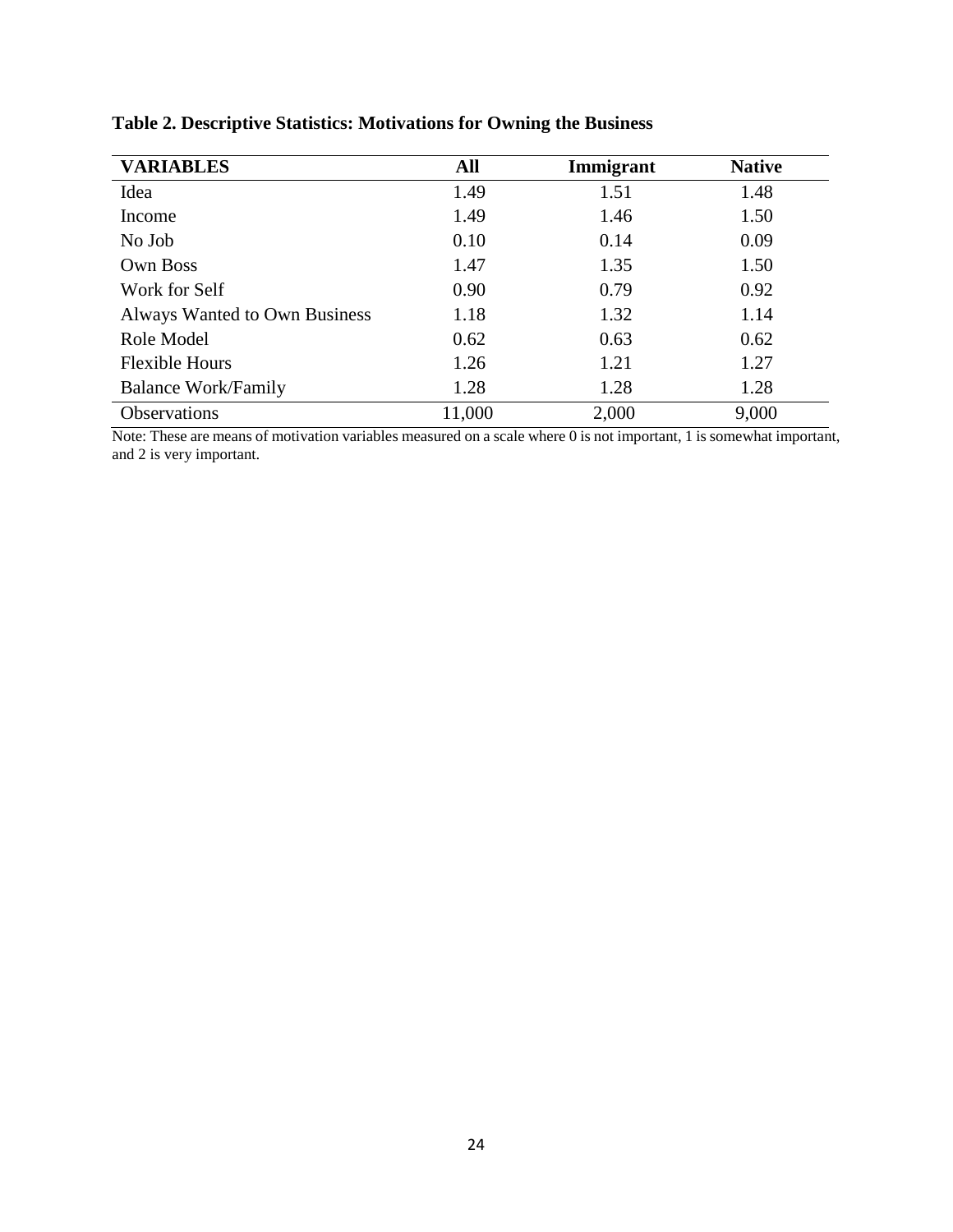| <b>VARIABLES</b>            | All    | Immigrant | <b>Native</b> |
|-----------------------------|--------|-----------|---------------|
| <b>Finance</b>              |        |           |               |
| No capital needed           | 10.73  | 9.27      | 11.09         |
| Capital under 5k            | 26.35  | 31.05     | 25.19         |
| $5k$ to $10k$               | 11.54  | 12.80     | 11.22         |
| 10 $k$ to 25 $k$            | 14.06  | 14.98     | 13.83         |
| 25 $k$ to 50 $k$            | 7.77   | 7.70      | 7.79          |
| 50k to 100k                 | 6.75   | 5.73      | 7.00          |
| 100k to 250k                | 5.80   | 5.14      | 5.96          |
| $250k$ to 1m                | 3.50   | 3.85      | 3.42          |
| $1m$ to $3m$                | 1.17   | 1.54      | 1.08          |
| 3m and more                 | 0.50   | 0.72      | 0.45          |
| Don't know start-up capital | 11.84  | 7.21      | 12.98         |
| Firm age                    |        |           |               |
| Young (age $\leq$ =5)       | 39.66  | 50.50     | 36.99         |
| Old (age $>5$ )             | 60.34  | 49.50     | 63.01         |
| Observations                | 11,000 | 2,000     | 9,000         |

| Table 3. Descriptive Statistics: Start-up Capital and Firm Age |  |  |  |  |  |  |  |  |  |  |  |  |  |  |
|----------------------------------------------------------------|--|--|--|--|--|--|--|--|--|--|--|--|--|--|
|----------------------------------------------------------------|--|--|--|--|--|--|--|--|--|--|--|--|--|--|

Note: These are percentages of owners by characteristics from the ASE high-tech sample.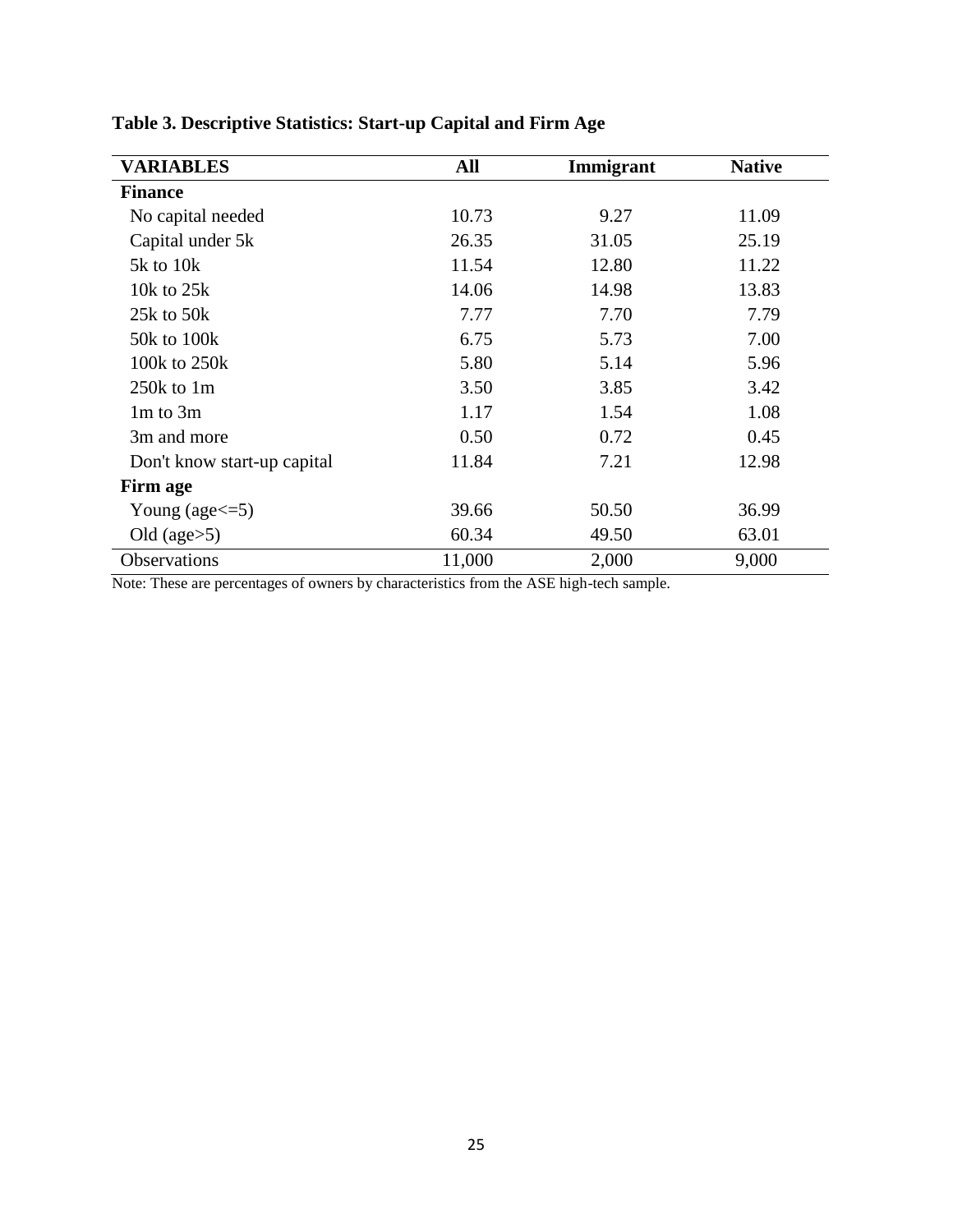| <b>High-Tech Industry</b>                               | <b>Share of</b><br><b>Sample</b> | <b>Share of</b><br><b>Immigrants</b> | <b>Share of</b><br><b>Natives</b> |
|---------------------------------------------------------|----------------------------------|--------------------------------------|-----------------------------------|
| Oil & Gas Extraction $(2111)$                           | 2.29                             | D                                    | D                                 |
| Pharmaceutical & Medicine Manufacturing (3254)          | 0.54                             | 17.63                                | 82.37                             |
| Computer & Peripheral Equipment Manufacturing<br>(3341) | 0.39                             | D                                    | D                                 |
| Communications Equipment Manufacturing (3342)           | 0.44                             | D                                    | D                                 |
| Semiconductor and Other Electronic Component            | 1.01                             | 18.41                                | 81.59                             |
| Manufacturing (3344)                                    |                                  |                                      |                                   |
| Navigational, Measuring, Electromedical, & Control      | 1.38                             | 16.94                                | 83.06                             |
| <b>Instruments Manufacturing (3345)</b>                 |                                  |                                      |                                   |
| Aerospace Product & Parts Manufacturing (3364)          | 0.32                             | D                                    | D                                 |
| Software Publishers (5112)                              | 1.44                             | 23.25                                | 76.75                             |
| Wired Telecommunications Carriers (5171)                | 0.71                             | 21.00                                | 79.00                             |
| Other Telecommunications (5179)                         | 0.94                             | D                                    | D                                 |
| Data Processing, Hosting, & Related Services (5182)     | 2.46                             | 17.67                                | 82.33                             |
| Other Information Services (5191)                       | 2.17                             | 17.27                                | 82.73                             |
| Architectural, Engineering, & Related Services (5413)   | 39.07                            | 12.19                                | 87.81                             |
| Computer Systems Design & Related Services (5415)       | 43.67                            | 28.55                                | 71.45                             |
| Scientific Research & Development Services (5417)       | 3.18                             | 23.18                                | 76.82                             |

# **Table 4. High-Tech Industries: Definition and Composition**

Notes: "D" means suppressed to ensure that no confidential information is disclosed.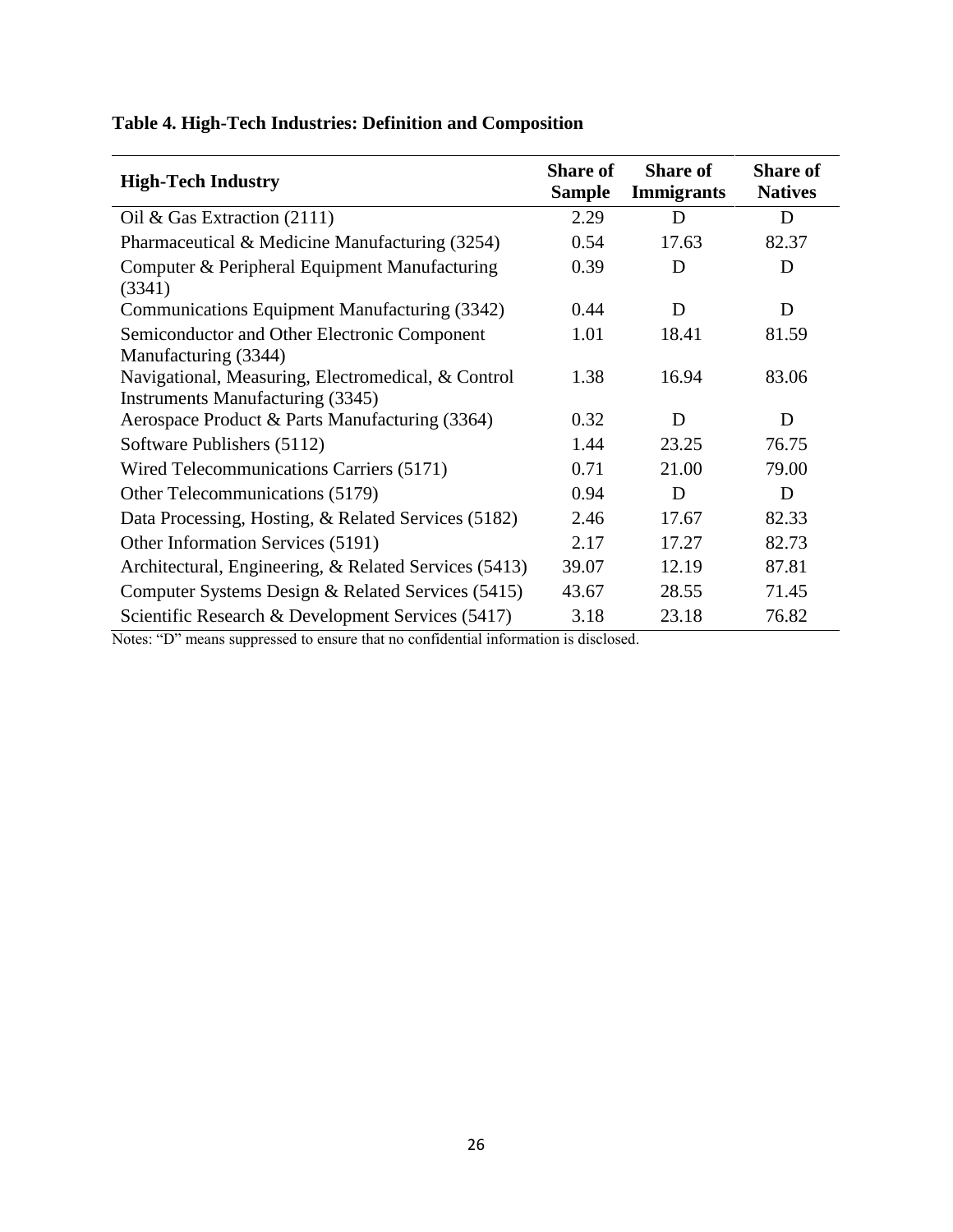| <b>VARIABLES</b>                                 | All    | Immigrant | <b>Native</b> |
|--------------------------------------------------|--------|-----------|---------------|
| <b>Innovation Activities</b>                     |        |           |               |
| Innovation dummy                                 | 69.39  | 72.01     | 68.74         |
| Innovation count                                 | 3.58   | 3.89      | 3.50          |
| Production Innovation dummy                      | 56.90  | 60.55     | 56.00         |
| Process Innovation dummy                         | 60.30  | 61.61     | 59.98         |
| <b>R&amp;D</b> Activities                        |        |           |               |
| R&D activity (any type)                          | 23.11  | 28.02     | 21.90         |
| Work toward patent                               | 13.40  | 16.98     | 12.52         |
| Developed prototypes                             | 13.29  | 17.18     | 12.34         |
| Applied scientific/technic. knowled.             | 11.16  | 15.26     | 10.14         |
| Produced publishable findings                    | 9.68   | 12.55     | 8.97          |
| Created generalizable research                   | 11.34  | 15.73     | 10.26         |
| Work to discover scientific facts                | 6.02   | 9.27      | 5.22          |
| Work to extend understanding of scientific facts | 10.51  | 14.37     | 9.56          |
| <b>Intellectual Property</b>                     |        |           |               |
| Copyright or Trademark                           | 20.03  | 16.79     | 20.83         |
| Patent granted or pending                        | 6.60   | 8.50      | 6.13          |
| Observations                                     | 11,000 | 2,000     | 9,000         |

# **Table 5. Descriptive Statistics: Innovation Measures**

Note: These are percentages of owners by innovation measures (except for innovation count) from the ASE hightech sample.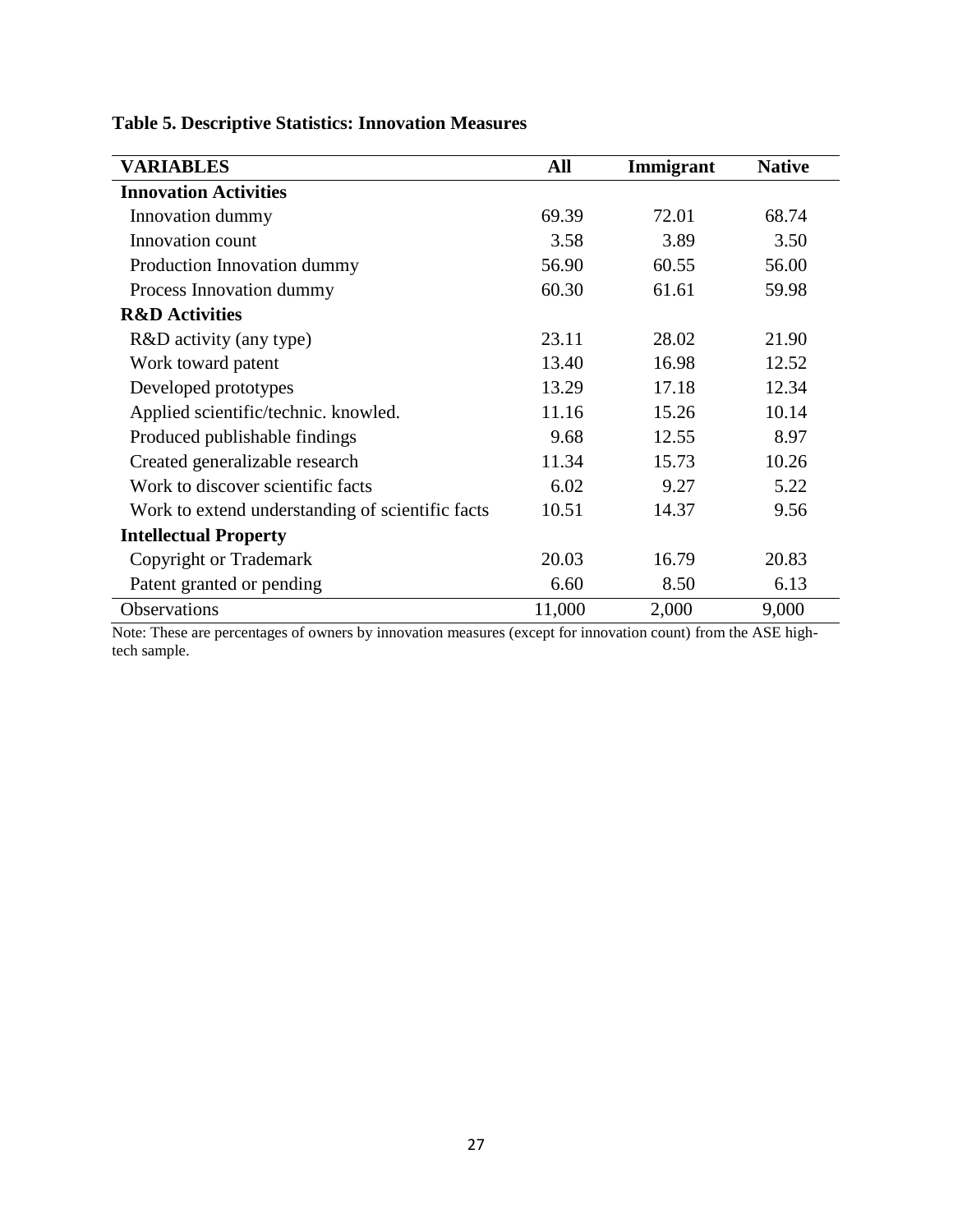| <b>VARIABLES</b>             | <b>Base</b> | + Demographics | + Motivations,<br><b>Finance &amp; Industry</b> |
|------------------------------|-------------|----------------|-------------------------------------------------|
| <b>Innovation Activities</b> |             |                |                                                 |
| Innovation dummy             | 2.883       | 4.669          | 2.539                                           |
|                              | (1.469)     | (1.788)        | (1.748)                                         |
| Innovation count             | 0.090       | 0.146          | 0.081                                           |
|                              | (0.031)     | (0.036)        | (0.036)                                         |
| <b>Product Innovation</b>    | 3.488       | 6.438          | 3.055                                           |
|                              | (1.588)     | (1.921)        | (1.870)                                         |
| Process Innovation           | 1.632       | 4.606          | 2.887                                           |
|                              | (1.582)     | (1.964)        | (1.950)                                         |
| <b>Observations</b>          | 11,000      | 11,000         | 11,000                                          |

# **Table 6. Product and Process Innovation by Immigrants**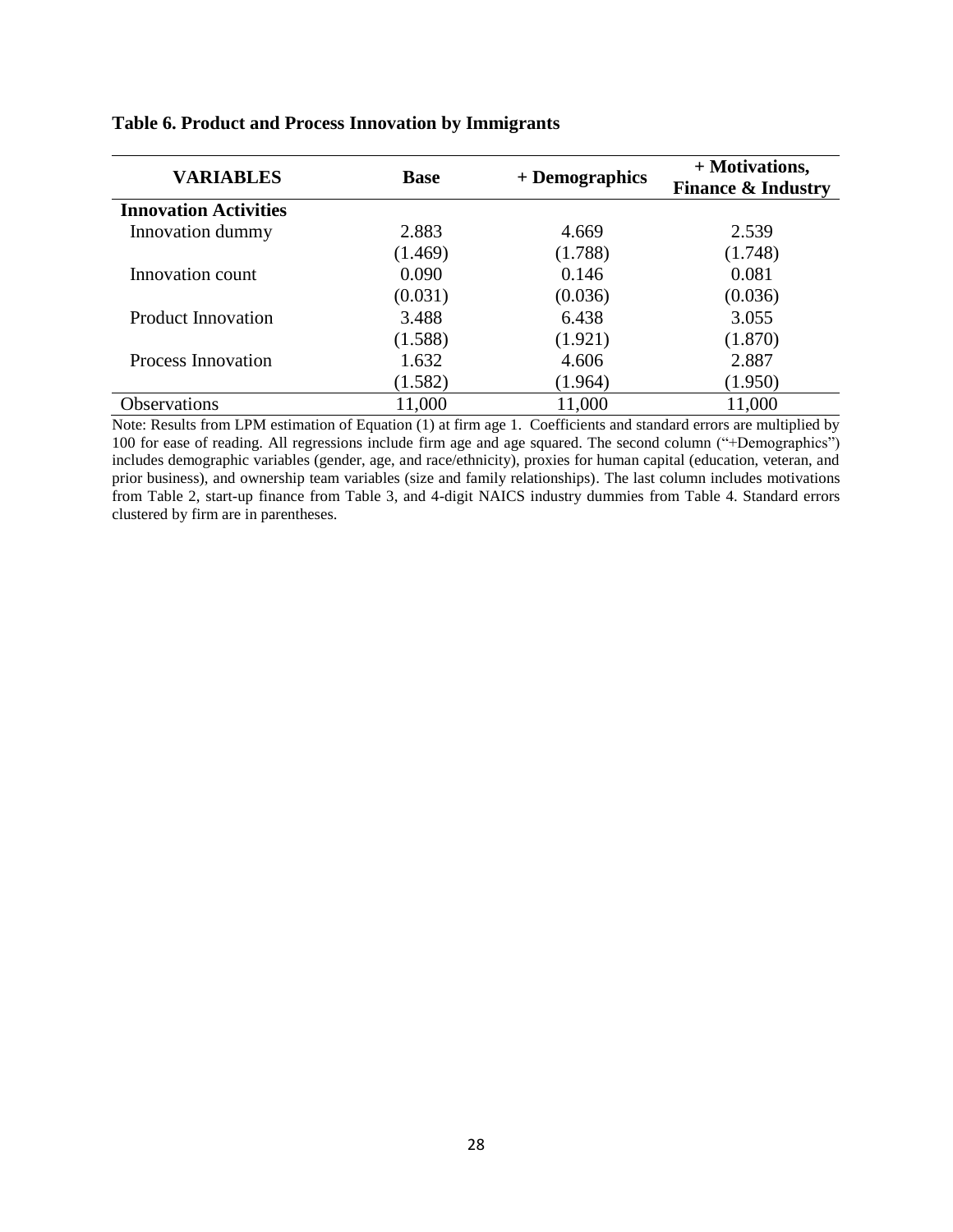| <b>VARIABLES</b>               | <b>Base</b> |                | + Motivations,                |
|--------------------------------|-------------|----------------|-------------------------------|
|                                |             | + Demographics | <b>Finance &amp; Industry</b> |
| <b>R&amp;D</b> activity        |             |                |                               |
| R&D activity (any type)        | 5.580       | 4.653          | 3.720                         |
|                                | (1.426)     | (1.828)        | (1.767)                       |
| Work toward patent             | 3.714       | 2.886          | 2.297                         |
|                                | (1.175)     | (1.514)        | (1.450)                       |
| Developed prototypes           | 4.729       | 3.885          | 3.169                         |
|                                | (1.180)     | (1.565)        | (1.492)                       |
| Applied scientific/technic.    | 4.528       | 3.698          | 3.358                         |
| knowledge                      | (1.114)     | (1.453)        | (1.407)                       |
| Produced publishable findings  | 3.342       | 1.667          | 1.877                         |
|                                | (1.019)     | (1.334)        | (1.267)                       |
| Created generalizable research | 4.772       | 4.102          | 3.654                         |
|                                | (1.122)     | (1.451)        | (1.399)                       |
| Work to discover scientific    | 3.749       | 2.754          | 3.009                         |
| facts                          | (0.895)     | (1.150)        | (1.103)                       |
| Work to extend understanding   | 4.574       | 3.062          | 3.346                         |
| of scientific facts            | (1.084)     | (1.405)        | (1.341)                       |
| <b>Intellectual Property</b>   |             |                |                               |
| Copyright or Trademark         | $-3.343$    | $-0.150$       | $-2.201$                      |
|                                | (1.199)     | (1.592)        | (1.555)                       |
| Patent granted or pending      | 2.362       | 0.035          | $-0.330$                      |
|                                | (0.858)     | (1.051)        | (1.009)                       |
| Observations                   | 11,000      | 11,000         | 11,000                        |

# **Table 7. R&D, Copyright, Trademark, and Patents by Immigrants**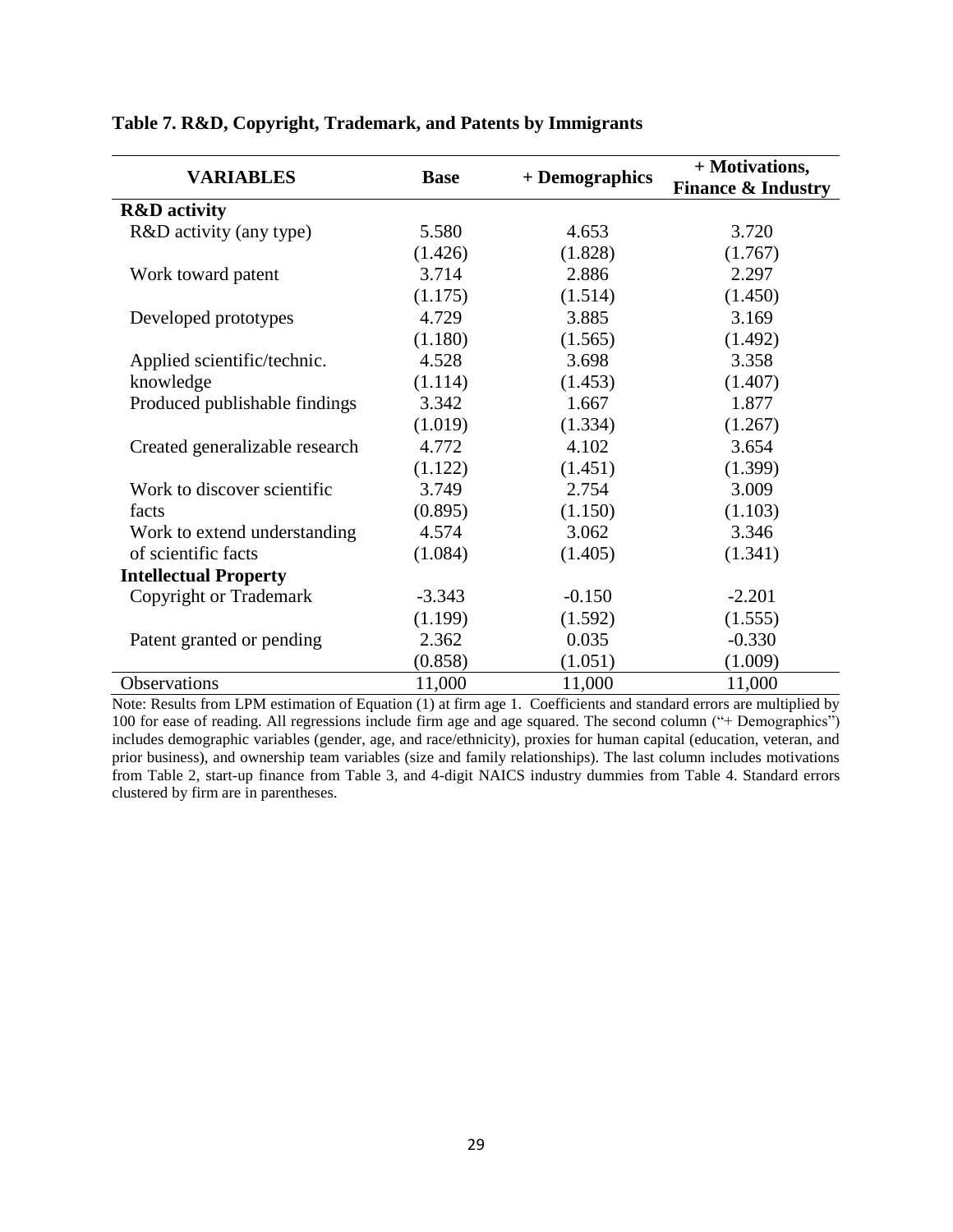| <b>VARIABLES</b>                   | <b>Base</b> | + Demographics | + Motivations,<br><b>Finance &amp; Industry</b> |
|------------------------------------|-------------|----------------|-------------------------------------------------|
| <b>Innovation dummy</b>            |             |                |                                                 |
| Old*Immigrant                      | 4.086       | 4.630          | 2.700                                           |
|                                    | (2.022)     | (2.230)        | (2.147)                                         |
| Young*Native                       | 3.982       | 1.099          | 1.298                                           |
|                                    | (1.308)     | (1.379)        | (1.342)                                         |
| Young*Immigrant                    | 5.385       | 4.518          | 3.530                                           |
|                                    | (2.032)     | (2.393)        | (2.341)                                         |
| <b>Innovation count</b>            |             |                |                                                 |
| Old*Immigrant                      | 0.127       | 0.157          | 0.084                                           |
|                                    | (0.042)     | (0.046)        | (0.044)                                         |
| Young*Native                       | 0.105       | 0.004          | $-0.004$                                        |
|                                    | (0.028)     | (0.029)        | (0.027)                                         |
| Young*Immigrant                    | 0.164       | 0.122          | 0.069                                           |
|                                    | (0.043)     | (0.050)        | (0.048)                                         |
| <b>R&amp;D</b> activity (any type) |             |                |                                                 |
| Old*Immigrant                      | 8.592       | 7.051          | 5.337                                           |
|                                    | (1.968)     | (2.211)        | (2.117)                                         |
| Young*Native                       | 3.665       | 3.021          | 1.924                                           |
|                                    | (1.195)     | (1.250)        | (1.207)                                         |
| Young*Immigrant                    | 6.383       | 4.899          | 3.862                                           |
|                                    | (1.947)     | (2.362)        | (2.274)                                         |
| <b>Copyright or Trademark</b>      |             |                |                                                 |
| Old*Immigrant                      | $-2.572$    | $-0.127$       | $-2.165$                                        |
|                                    | (1.719)     | (1.965)        | (1.938)                                         |
| Young*Native                       | $-2.186$    | $-3.296$       | $-3.780$                                        |
|                                    | (1.142)     | (1.187)        | (1.147)                                         |
| Young*Immigrant                    | $-7.064$    | $-4.577$       | $-6.434$                                        |
|                                    | (1.581)     | (1.985)        | (1.900)                                         |
| Patents (granted or pending)       |             |                |                                                 |
| Old*Immigrant                      | 3.756       | 1.582          | 0.490                                           |
|                                    | (1.252)     | (1.302)        | (1.246)                                         |
| Young*Native                       | 0.464       | 0.848          | 0.284                                           |
|                                    | (0.684)     | (0.709)        | (0.675)                                         |
| Young*Immigrant                    | 1.336       | $-0.069$       | $-0.951$                                        |
|                                    | (1.099)     | (1.331)        | (1.235)                                         |
| Observations                       | 11,000      | 11,000         | 11,000                                          |

# **Table 8. Innovation by Immigrants – Firm Age Heterogeneity**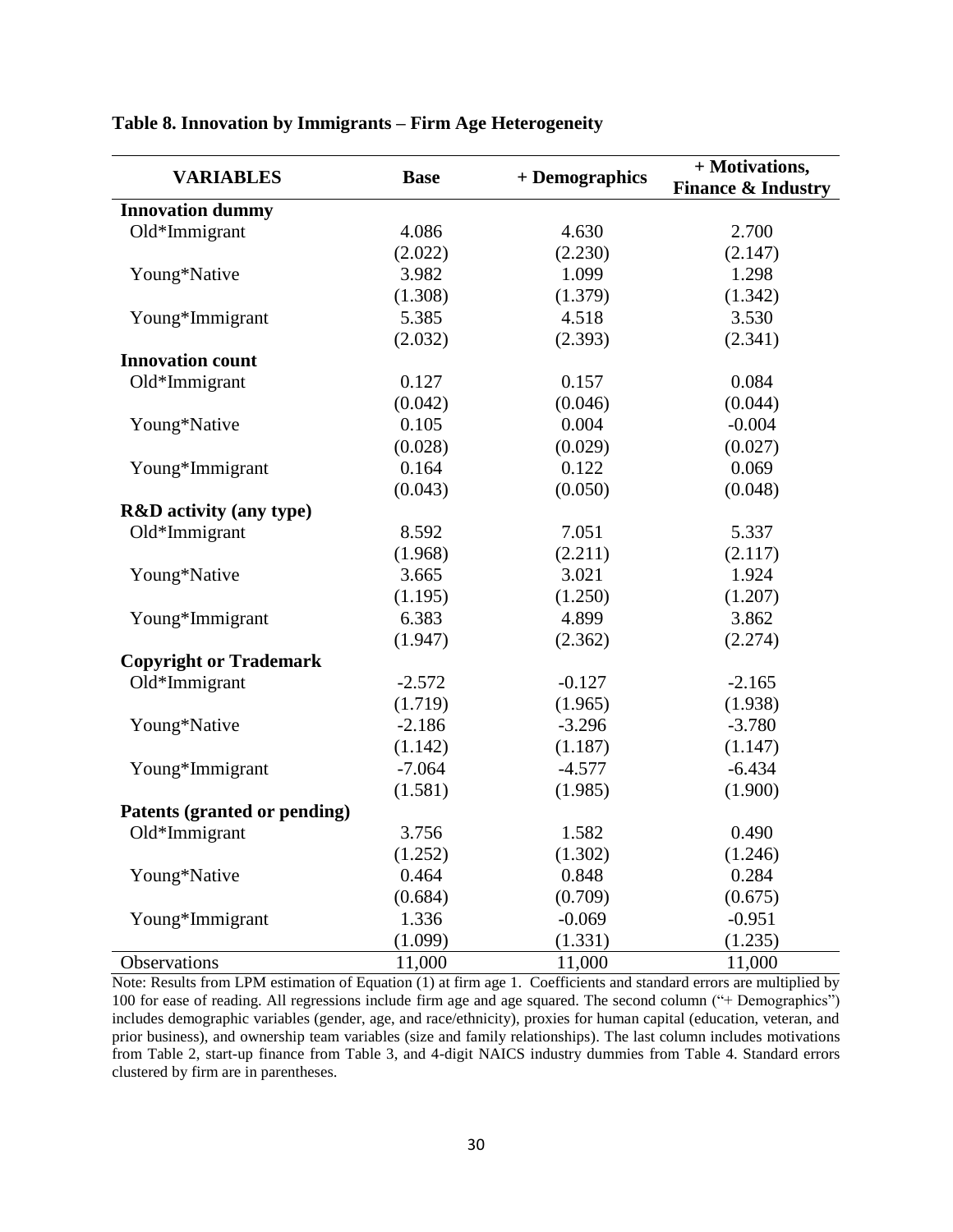| <b>VARIABLES</b>        | <b>Base</b> | + Demographics | + Motivations,<br><b>Finance &amp; Industry</b> |
|-------------------------|-------------|----------------|-------------------------------------------------|
| <b>Innovation dummy</b> |             |                |                                                 |
| Below BA*Immigrant      | 6.834       | 6.655          | 3.921                                           |
|                         | (4.056)     | (4.003)        | (3.809)                                         |
| BA*Native               | 3.273       | 1.887          | 0.878                                           |
|                         | (1.487)     | (1.493)        | (1.439)                                         |
| BA*Immigrant            | 4.472       | 6.105          | 3.225                                           |
|                         | (2.456)     | (2.664)        | (2.556)                                         |
| Graduate*Native         | 4.681       | 4.089          | 2.181                                           |
|                         | (1.664)     | (1.684)        | (1.639)                                         |
| Graduate*Immigrant      | 6.288       | 7.503          | 4.405                                           |
|                         | (2.155)     | (2.468)        | (2.428)                                         |
| <b>Innovation count</b> |             |                |                                                 |
| Below BA*Immigrant      | 0.180       | 0.186          | 0.119                                           |
|                         | (0.081)     | (0.081)        | (0.077)                                         |
| BA*Native               | 0.119       | 0.087          | 0.068                                           |
|                         | (0.033)     | (0.033)        | (0.030)                                         |
| BA*Immigrant            | 0.081       | 0.150          | 0.070                                           |
|                         | (0.053)     | (0.058)        | (0.056)                                         |
| Graduate*Native         | 0.117       | 0.114          | 0.087                                           |
|                         | (0.036)     | (0.036)        | (0.034)                                         |
| Graduate*Immigrant      | 0.241       | 0.302          | 0.218                                           |
|                         | (0.045)     | (0.051)        | (0.049)                                         |
| Observations            | 11,000      | 11,000         | 11,000                                          |

# **Table 9A. Innovation by Immigrants - Education Heterogeneity**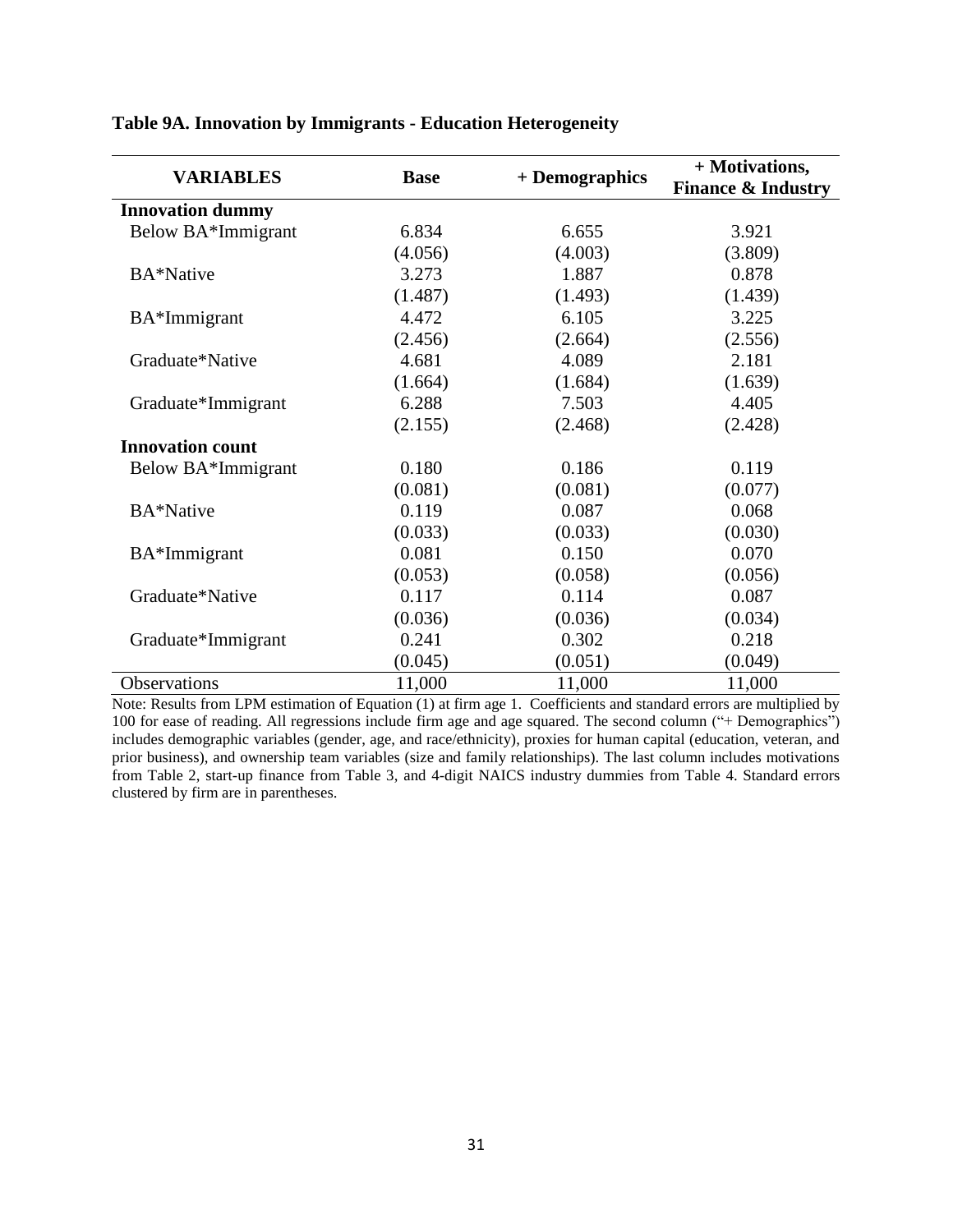| <b>VARIABLES</b>                   |             |                | + Motivations,                |
|------------------------------------|-------------|----------------|-------------------------------|
|                                    | <b>Base</b> | + Demographics | <b>Finance &amp; Industry</b> |
| <b>R&amp;D</b> activity (any type) |             |                |                               |
| Below BA*Immigrant                 | 6.141       | 5.916          | 5.498                         |
|                                    | (3.662)     | (3.762)        | (3.747)                       |
| BA*Native                          | 4.738       | 4.037          | 2.988                         |
|                                    | (1.164)     | (1.178)        | (1.145)                       |
| BA*Immigrant                       | 3.350       | 6.395          | 4.245                         |
|                                    | (2.011)     | (2.376)        | (2.261)                       |
| Graduate*Native                    | 16.89       | 15.62          | 11.94                         |
|                                    | (1.473)     | (1.485)        | (1.429)                       |
| Graduate*Immigrant                 | 19.86       | 21.76          | 17.27                         |
|                                    | (2.099)     | (2.432)        | (2.328)                       |
| <b>Copyright or Trademark</b>      |             |                |                               |
| Below BA*Immigrant                 | 2.493       | 3.522          | 1.435                         |
|                                    | (3.337)     | (3.398)        | (3.241)                       |
| BA*Native                          | 5.151       | 4.248          | 3.049                         |
|                                    | (1.190)     | (1.192)        | (1.142)                       |
| BA*Immigrant                       | $-2.528$    | 2.411          | $-0.421$                      |
|                                    | (1.725)     | (2.043)        | (1.998)                       |
| Graduate*Native                    | 10.46       | 9.201          | 7.876                         |
|                                    | (1.423)     | (1.425)        | (1.375)                       |
| Graduate*Immigrant                 | 4.867       | 8.811          | 5.640                         |
|                                    | (1.803)     | (2.151)        | (2.091)                       |
| Observations                       | 11,000      | 11,000         | 11,000                        |

## **Table 9B. R&D, Copyright, Trademark, and Patents by Immigrants - Education Heterogeneity**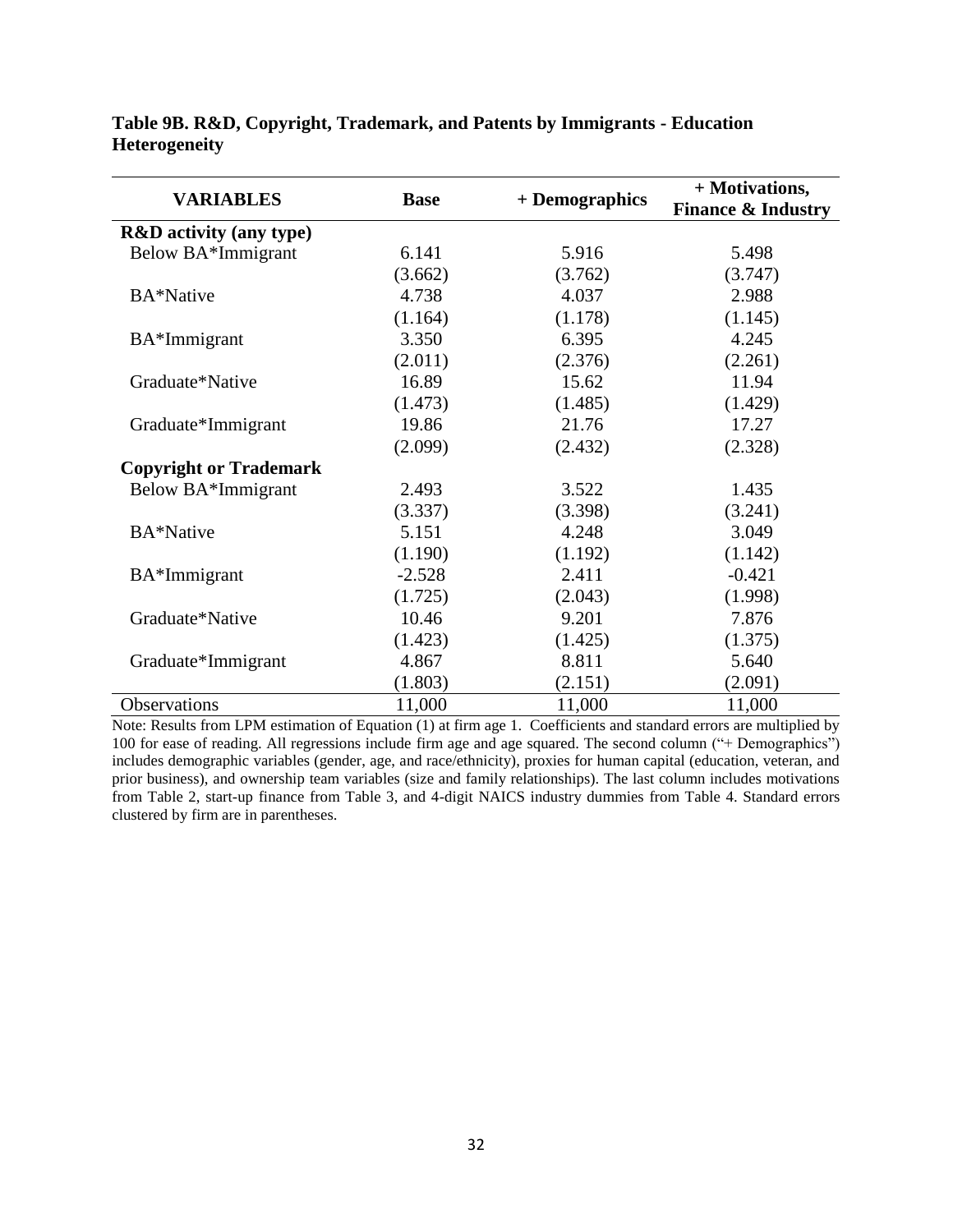| <b>VARIABLES</b>         | <b>Base</b> | + Demographics | + Motivations,<br><b>Finance &amp; Industry</b> |
|--------------------------|-------------|----------------|-------------------------------------------------|
| <b>Innovation dummy</b>  |             |                |                                                 |
| Hispanic*Immigrant       | $-1.417$    | $-1.955$       | $-1.735$                                        |
|                          | (5.235)     | (5.119)        | (4.932)                                         |
| White*Immigrant          | 6.816       | 6.111          | 4.101                                           |
|                          | (2.135)     | (2.162)        | (2.088)                                         |
| Asian Indian*Immigrant   | 0.474       | $-0.320$       | $-4.872$                                        |
|                          | (2.394)     | (2.478)        | (2.488)                                         |
| Chinese*Immigrant        | 5.087       | 4.170          | 0.628                                           |
|                          | (4.126)     | (4.053)        | (4.047)                                         |
| Other Asian*Immigrant    | $-0.819$    | $-1.831$       | $-3.927$                                        |
|                          | (4.428)     | (4.437)        | (4.222)                                         |
| Other Minority*Immigrant | 1.046       | 0.249          | $-4.786$                                        |
|                          | (7.565)     | (7.353)        | (7.141)                                         |
| <b>Innovation count</b>  |             |                |                                                 |
| Hispanic*Immigrant       | 0.031       | 0.017          | 0.014                                           |
|                          | (0.113)     | (0.106)        | (0.100)                                         |
| White*Immigrant          | 0.217       | 0.204          | 0.132                                           |
|                          | (0.042)     | (0.042)        | (0.041)                                         |
| Asian Indian*Immigrant   | 0.008       | $-0.025$       | $-0.172$                                        |
|                          | (0.052)     | (0.053)        | (0.051)                                         |
| Chinese*Immigrant        | 0.143       | 0.133          | 0.024                                           |
|                          | (0.088)     | (0.084)        | (0.081)                                         |
| Other Asian*Immigrant    | $-0.079$    | $-0.108$       | $-0.156$                                        |
|                          | (0.092)     | (0.090)        | (0.089)                                         |
| Other Minority*Immigrant | $-0.056$    | $-0.072$       | $-0.238$                                        |
|                          | (0.174)     | (0.165)        | (0.170)                                         |
| Observations             | 11,000      | 11,000         | 11,000                                          |

# **Table 10A. Innovation by Immigrants - Race Heterogeneity**